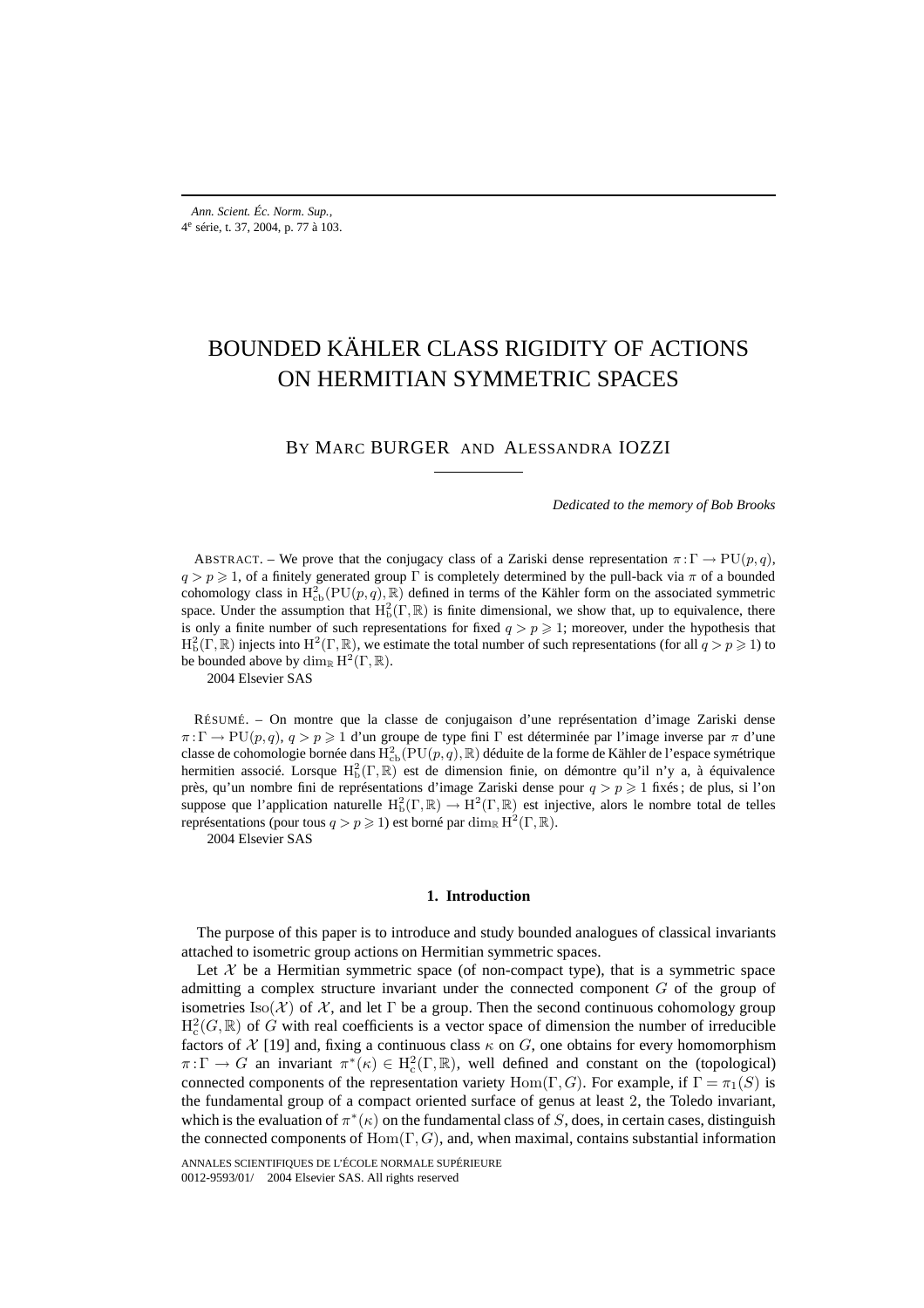about  $\pi$  (see [17,21,32–34,4,7]; see also [22, Section 1.1] for analogous results when  $\Gamma$  is a lattice in  $SU(1, n)$ ).

Assuming now that X is irreducible, an explicit differentiable cocycle  $c_G$  providing a generator  $\kappa_G \in H^2_c(G, \mathbb{R})$  is given by

(1.1) 
$$
c_G(g_1, g_2, g_3) := \int_{\Delta(g_1x_0, g_2x_0, g_3x_0)} \omega,
$$

where  $\omega$  is the Kähler form on X and  $\Delta(x, y, z)$  denotes an oriented smooth triangle in X with geodesic sides. The starting point of our investigation is the fact that  $c_G$  is a bounded function, namely

$$
||c_G||_{\infty} = \pi r_G, \quad r_G = \text{rank}_{\mathbb{R}}(G),
$$

(see [11] for classical groups and [10] for the general case). Thus, in the terminology of [9] and [27],  $c_G$  defines a continuous bounded cohomology class  $\kappa_G^b \in H^2_{cb}(G, \mathbb{R})$ , which corresponds to  $\kappa_G$  under the canonical isomorphism  $H^2_{\text{cb}}(G,\mathbb{R}) \stackrel{\simeq}{\to} H^2_{\text{c}}(G,\mathbb{R})$  (see [9]).

Hence, for every homomorphism  $\pi : \Gamma \to G$  we obtain an invariant  $\pi^*(\kappa_G^b)$  called *the bounded Kähler class of*  $\pi$ , which lies in the second bounded cohomology group  $H_b^2(\Gamma,\mathbb{R})$  of  $\Gamma$ . Echoing the work of É. Ghys on the bounded Euler class [14,15], and the treatment in [22] of Matsumoto's rigidity theorem [25], it is natural to ask which additional information the bounded Kähler class contains. In this direction we have the following:

THEOREM 1.1. – Let  $G = PU(p, q)$ ,  $\Gamma$  *a finitely generated group,*  $\pi : \Gamma \to G$  *a homomor* $p$ hism, and  $\pi^*(\kappa_G^\text{b}) \in \mathrm{H}^2_\mathrm{b}(\Gamma,\mathbb{R})$  its bounded Kähler class. Assume that  $1 \leqslant p < q$  and that  $\pi$  has *Zariski dense image. Then*

(i) 
$$
\pi^*(\kappa_G^{\mathrm{b}}) \neq 0
$$
; and

(ii)  $\pi^*(\kappa_G^{\bar{b}})$  *determines*  $\pi$  *up to G-conjugation.* 

*Remark* 1.2. – In Theorem 1.1, the condition that p be different from q is necessary, since if  $\Gamma = \pi_1(S)$  is the fundamental group of a compact oriented surface S of genus at least two and  $\pi_1, \pi_2 : \Gamma \to \mathrm{PSU}(p, p) := G$  are any two representations with maximal Toledo invariant, then  $\pi_1^*(\kappa_G^{\rm b}) = \pi_2^*(\kappa_G^{\rm b})$  (see the proof of [7, Proposition 2.1]).

Thus, for  $G = PU(p, q)$  with  $p < q$ , Theorem 1.1 gives us an injective map

(1.2) 
$$
K: \mathcal{R}_{\mathrm{Zd}}(\Gamma, G) \to \mathrm{H}^2_{\mathrm{b}}(\Gamma, \mathbb{R})
$$

$$
\pi \mapsto \pi^* (\kappa_G^{\mathrm{b}})
$$

defined on the set of G-conjugacy classes of representations of  $\Gamma$  into G with Zariski dense image, which is equivariant with respect to the canonical actions of  $Aut(Γ)$  on source and target. Recall that  $\mathcal{R}_{Zd}(\Gamma, G)$  is in a natural way the set of real points of an affine variety ([1, Proposition 8.2] and [31, Proposition 4.3 and Remark 4.4]).

In fact, Theorem 1.1 is a special case of a more general result to which we now turn. For ease of statement let us introduce the following terminology: we say that a representation  $\pi : \Gamma \to G$  is of *type*  $(p, q)$  if G is isomorphic to  $PU(p, q)$ . Moreover we say that  $\pi_1 : \Gamma \to G_1$  and  $\pi_2 : \Gamma \to G_2$ are *equivalent* if there is an isometry  $T : \mathcal{X}_1 \to \mathcal{X}_2$  between the corresponding symmetric spaces such that  $\pi_2(\gamma) = T\pi_1(\gamma)T^{-1}$ . Finally, the Hermitian symmetric spaces under consideration will always be equipped with their normalized Bergman metric, when considered as bounded symmetric domains. Then we have: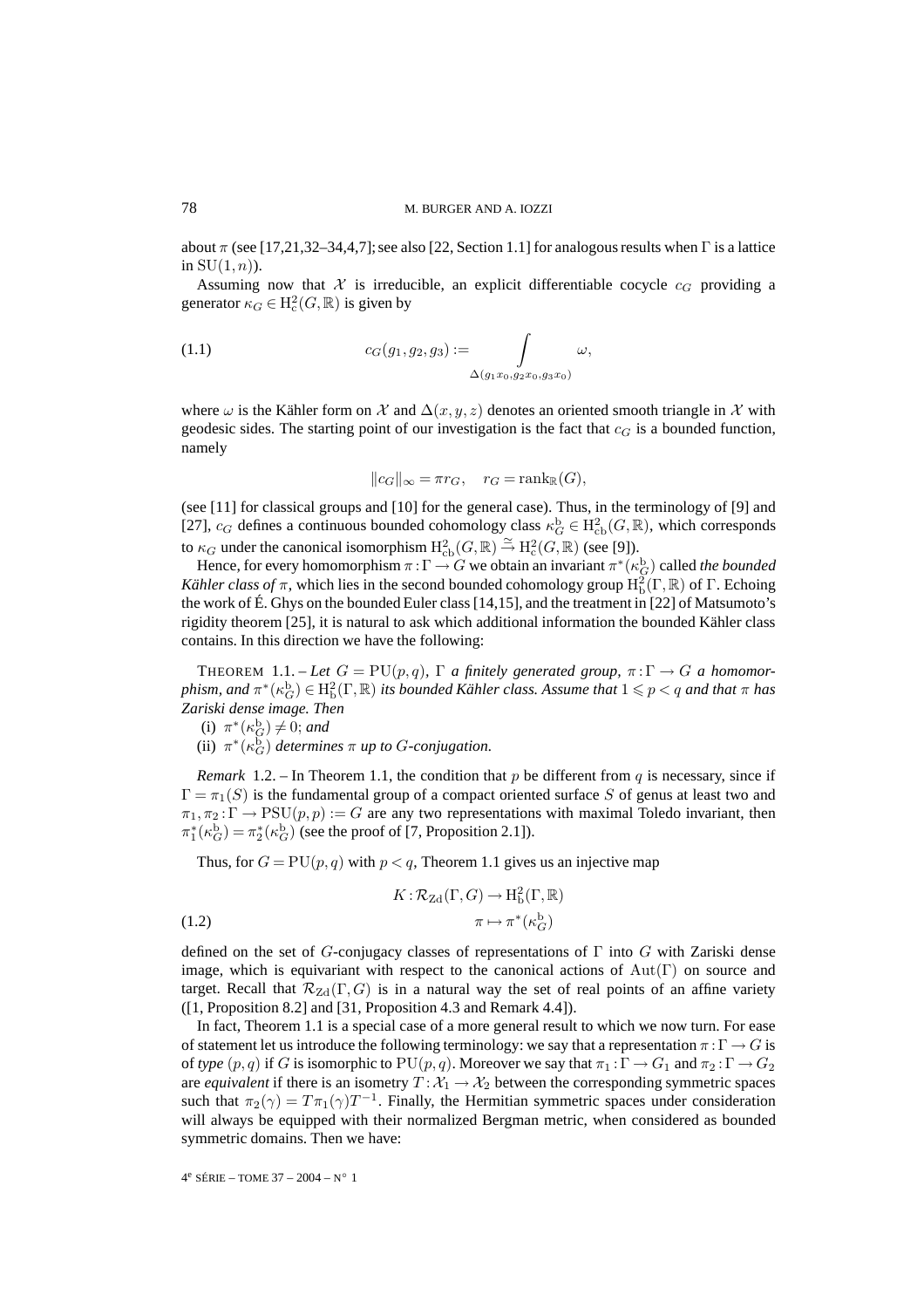THEOREM 1.3. – Let  $\Gamma$  be a finitely generated group and let  $\pi_i : \Gamma \to G_i$  be pairwise inequivalent representations of type  $(p_i, q_i)$ , for  $1 \leqslant i \leqslant n$ . Assume that  $1 \leqslant p_i < q_i$  and that  $\pi_i(\Gamma)$  *is Zariski dense. Then the set* 

$$
\left\{\pi_i^*(\kappa_{G_i}^{\mathbf{b}})\colon 1\leqslant i\leqslant n\right\}\subset\mathrm{H}_{\mathrm{b}}^2(\Gamma,\mathbb{R})
$$

*is linearly independent over* Z*.*

Using Theorem 1.3 we show:

COROLLARY 1.4. – Let  $\Gamma$  be a finitely generated group. Assume that  $H_b^2(\Gamma,\mathbb{R})$  is finite  $d$ imensional, and fix  $1 \leqslant p < q$ . Then there are, up to equivalence, only finitely many *representations*  $\Gamma \to \text{PU}(p,q)$  *with Zariski dense image.* 

*Remark* 1.5. – In fact, we prove a stronger result from which Corollary 1.4 follows, namely that the image in  $\mathrm{H}^2_{\mathrm{b}}(\Gamma,\mathbb{R})$  under the map K in (1.2) of any continuous injective path

$$
c:I\to \mathcal{R}_{\mathrm{Zd}}(\Gamma,G)
$$

from a non-empty open interval  $I \subset \mathbb{R}$ , contains an uncountable subset which is independent over  $\mathbb R$  (Proposition 9.1).

Recall now that if  $QH(\Gamma)$  is the vector space of quasihomomorphisms of  $\Gamma$ , that is functions  $f : \Gamma \to \mathbb{R}$  such that

$$
\sup_{a,b\in\Gamma} |f(ab) - f(a) - f(b)| < \infty,
$$

then the kernel of the comparison map  $H_b^2(\Gamma,\mathbb{R}) \to H^2(\Gamma,\mathbb{R})$  is described by the quotient

$$
EH_b^2(\Gamma) = QH(\Gamma)/(\ell^{\infty}(\Gamma) \oplus \mathrm{Hom}(\Gamma,\mathbb{R})),
$$

where we identify two quasihomomorphisms when they differ by a homomorphism plus a bounded function. Applying Theorem 1.1(i) to  $\Gamma = \mathbb{F}_2$ , the free group on two generators, and taking into account that  $H^2(\mathbb{F}_2,\mathbb{R})=0$ , we deduce that any homomorphism  $\pi:\mathbb{F}_2 \to \text{PU}(p,q)$ ,  $p < q$ , with Zariski dense image gives rise in a geometric way to a quasihomomorphism  $f_\pi: \mathbb{F}_2 \to \mathbb{R}$ , which is not at bounded distance from a homomorphism. Moreover, in view of Remark 1.5, Corollary 1.4 gives another proof of the fact that the second bounded cohomology group of a free group in at least two generators is infinite dimensional by providing a new geometric construction of an uncountable number of linearly independent bounded classes and hence of linearly independent (equivalence classes) of quasihomomorphisms in  $\mathrm{EH}_\mathrm{b}^2(\Gamma)$  (see [5], and also [18] and [26], for the original construction): for example, Benoist's construction of  $\varepsilon$ -Schottky groups [2] shows that the space of discrete, faithful, Zariski dense realizations of  $\mathbb{F}_2$  in  $PU(p, q)$  has, modulo conjugation, positive dimension; see also [20] for an example of an explicit continuous deformation into  $PSU(1, 2)$  of  $\mathbb{F}_2$  realized as the ideal triangle group in  $PSU(1, 1)$ .

Imposing a stronger hypothesis, we conclude from Theorem 1.3:

COROLLARY 1.6. – *Assume that* Γ *is finitely generated and that the map*

$$
H^2_b(\Gamma,\mathbb{R})\to H^2(\Gamma,\mathbb{R})
$$

*is injective. Then the number of inequivalent, Zariski dense representations of type*  $(p, q)$ *,*  $1 \leqslant p < q$ *, is bounded by* dim<sub>R</sub> H<sup>2</sup>(Γ, R)*.*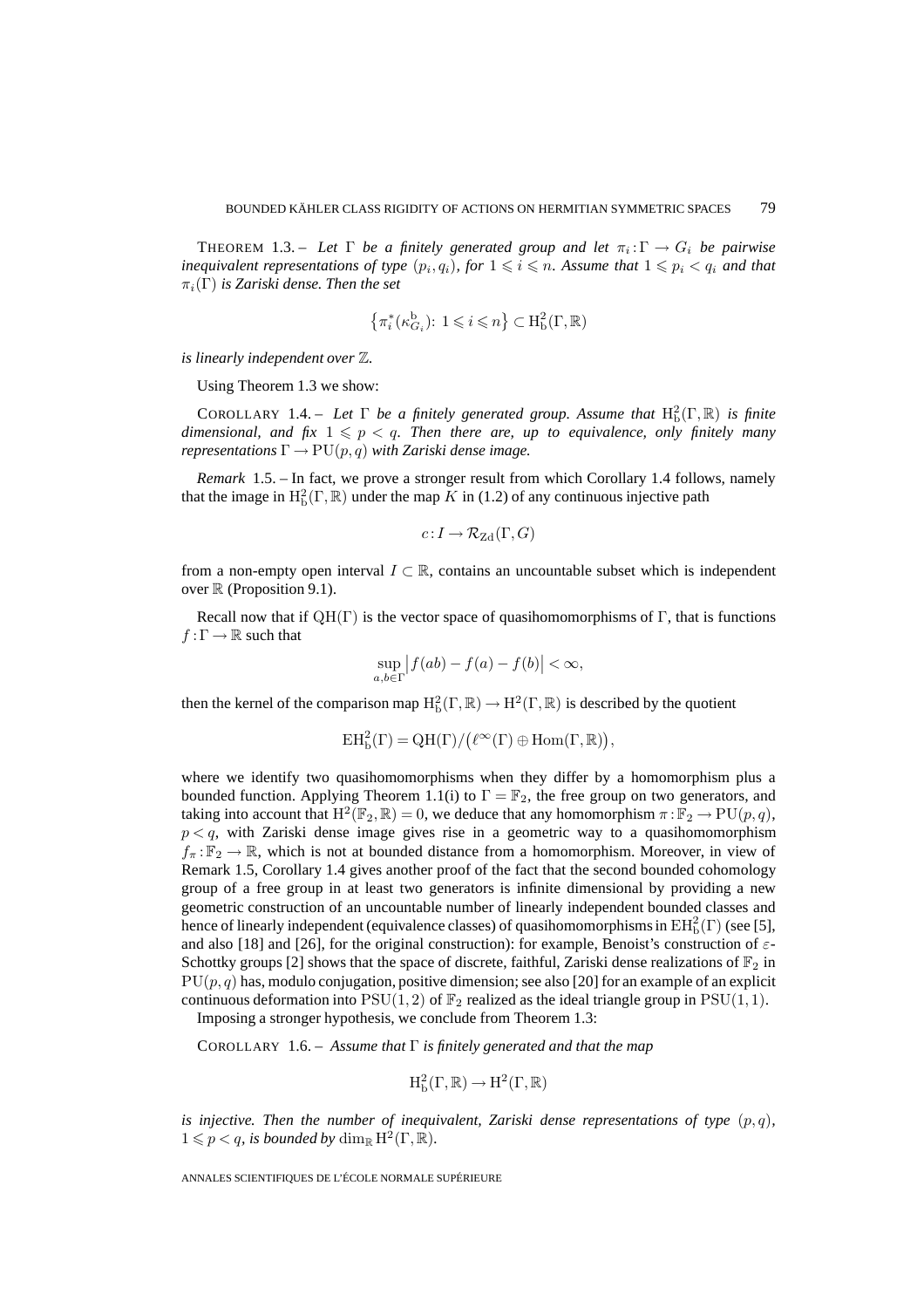#### 80 M. BURGER AND A. IOZZI

The hypotheses that  $H_b^2(\Gamma,\mathbb{R})$  is finite dimensional and that  $H_b^2(\Gamma,\mathbb{R})$  injects into  $H^2(\Gamma,\mathbb{R})$  are thus intrinsic conditions on the bounded cohomology of  $\Gamma$  guaranteeing strong rigidity properties. In the same vein, N. Monod and Y. Shalom have shown that the condition  $H_b^2(\Lambda, \ell^2(\Lambda)) \neq 0$ imposes on a group  $\Lambda$  a rather strong rigid behavior in the context of orbit equivalence [28].

As sources of examples concerning Corollaries 1.4 and 1.6, we mention the following:

*Examples* 1.7. – (1) If  $\Gamma < G_1 \times G_2$  is a lattice in a product of compactly generated locally compact groups with dense projection onto each factor, one has the isomorphism [9]

$$
H^2b(\Gamma) \simeq H^2cb(G_1) \oplus H^2cb(G_2).
$$

In the particular case in which if  $\Gamma < Aut(T_1) \times Aut(T_2)$  is a cocompact lattice in the product of automorphism groups of regular trees  $T_i$  of valency at least 3 and  $G_i := \text{pr}_i(\Gamma)$  acts transitively on the boundary  $\mathcal{T}_i(\infty)$ , from the fact that  $H^2_{\text{cb}}(G_i) = 0$  [9] we obtain that  $H^2_{\text{b}}(\Gamma) = 0$ .

(2) If  $\Gamma < \prod G_\alpha(k_\alpha)$  is an irreducible lattice, where  $G_\alpha$  are  $k_\alpha$ -almost simple groups over local fields  $k_{\alpha}$ , with  $\sum \text{rank}_{k_{\alpha}} \mathbf{G}_{\alpha} \geqslant 2$ , then  $\mathrm{H}^2_{\mathrm{b}}(\Gamma)$  injects into  $\mathrm{H}^2(\Gamma)$  [9], and both spaces are finite dimensional. In this case Margulis' superrigidity theorem applies and implies Corollary 1.6.

# **2. On the proof and the organization of the paper**

The proof consists of two separate independent parts: roughly speaking, in the first we define an algebraic function which, via properties related to boundary maps, characterizes the representations up to conjugacy, while in the second we interpret this algebraic function in cohomological terms.

More specifically, we define the Hermitian triple product  $\langle \cdot, \cdot, \cdot \rangle$  on triples of maximal totally isotropic subspaces in generic position, which corresponds in the case of  $SU(1, n)$  to the classical notion of Hermitian triple product [16]. Realizing  $SU(p, q) =: G$  as the real points of an algebraic group and considering the corresponding complexified Hermitian triple product  $\langle \cdot, \cdot, \cdot \rangle_{\mathbb{C}}$ , standard arguments in Zariski topology show that the Hermitian triple product can distinguish among representations when evaluated on the image of a Γ-equivariant measurable map  $\varphi: B \to \mathrm{Is}_{\langle \cdot, \cdot, \cdot \rangle}$ , where B is a double ergodic amenable Poisson boundary for  $\Gamma$  and  $\mathrm{Is}_{\langle \cdot, \cdot, \cdot \rangle}$ is the Grassmannian of maximal totally isotropic subspaces.

The second step consists in relating the pull-back, via  $\varphi$ , of the Hermitian triple product to the pull-back, via  $\pi$ , of the bounded Kähler class  $\kappa_G^b$ . To do this, using the double ergodicity and once again the amenability of the  $\Gamma$ -space  $B$ , we identify as usual the second bounded cohomology group  $H^2_b(\Gamma,\mathbb{R})$  of  $\Gamma$  with the space  $\mathcal{Z}L^\infty_{\text{alt}}(B^3)^{\Gamma}$  of essentially bounded alternating Γ-invariant cocycles on  $B^3$  [9]. Moreover, we compute  $H^2_{\text{cb}}(G,\mathbb{R})$  as the cohomology of an appropriate resolution on generic configurations of points in the Shilov boundary  $\tilde{S}$  of  $\mathcal{X}$ ; the class corresponding under the isomorphism to the bounded Kähler class has then a representative  $\beta$ <sub>G</sub> which is a strict Borel cocycle on generic triples of points in the Shilov boundary and hence the pull-back  $\pi^*: H^2_{\text{cb}}(G, \mathbb{R}) \to H^2_{\text{b}}(\Gamma, \mathbb{R})$  can be implemented directly via the map  $\varphi$  (after observing that Is<sub>(.,)</sub>  $\simeq \check{S}$ ). Moreover,  $\beta_G$  has the further crucial property that its exponential is essentially the Hermitian triple product which could distinguish among Zariski dense representations: the same property is hence inherited by the pull-back of the cohomology class of  $\beta_G$  and thus by the pull-back of the bounded Kähler class.

The paper is organized as follows.

• In Section 3 we describe both the ball and the hyperboloid model for the Hermitian symmetric space associated to  $G$ , together with their explicit isomorphism which relates also the Shilov boundary in the ball model with the subset  $Is_{\langle \cdot, \cdot \rangle}$  of the boundary in the hyperboloid model. We also describe here the complexification of G and  $\text{Is}_{\langle \cdot, \cdot \rangle}$ .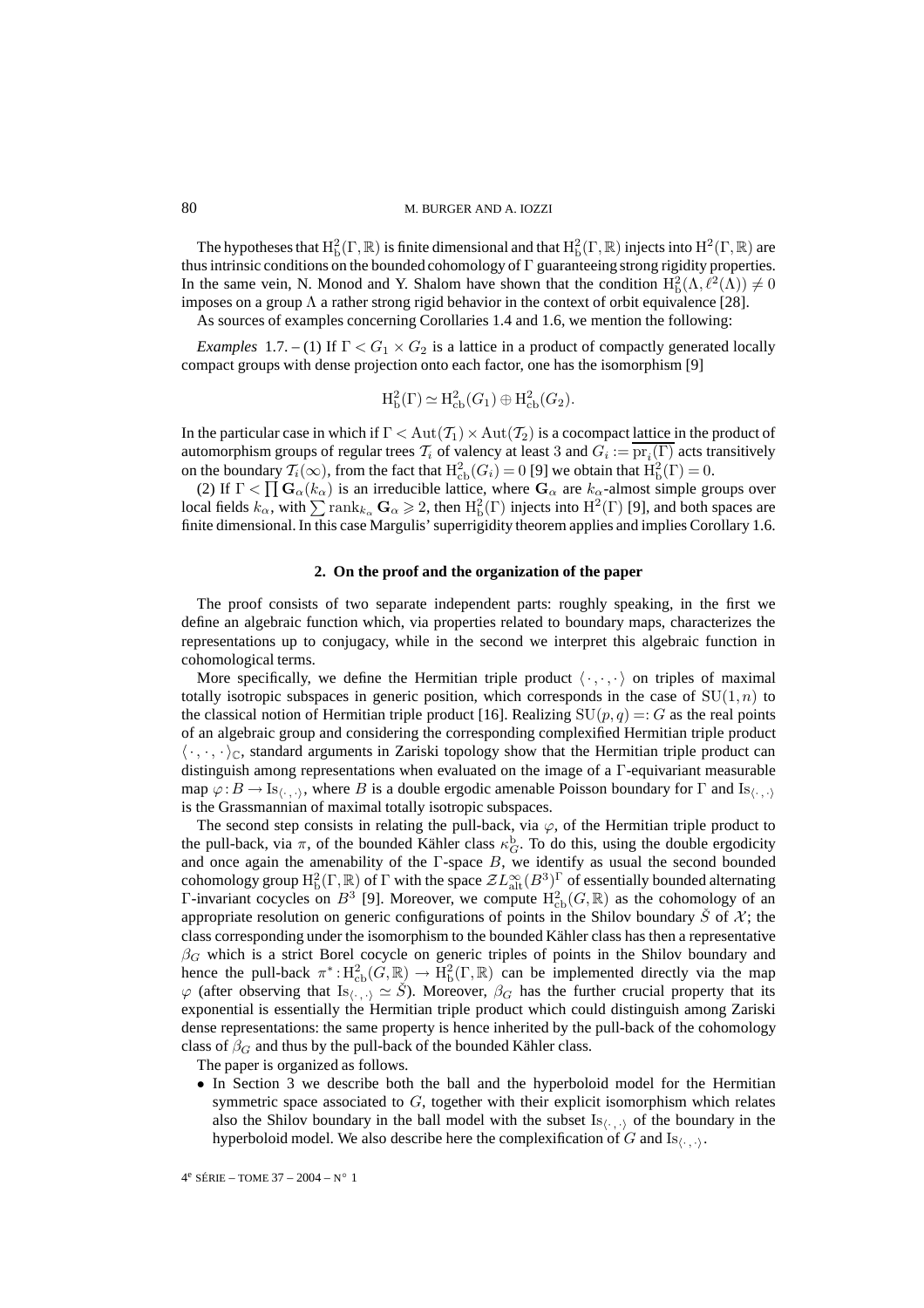- In Section 4 we define the Hermitian triple product  $\langle \cdot, \cdot, \cdot \rangle$ , its complexified version  $\langle \cdot, \cdot, \cdot \rangle_{\mathbb{C}}$ , and describe their relation. Then we show the essential lemma that  $\langle \cdot, \cdot, \cdot \rangle_{\mathbb{C}}$ is not constant if and only if  $p \neq q$ .
- In Section 5 we explicit the correspondence between generators of various cohomology groups in degree two (notably  $H^2(G,\mathbb{Z})$ ,  $H^2_c(G,\mathbb{R})$ , and  $H^2_{cb}(G,\mathbb{R})$ ), and we define a cocycle  $\beta_G$  on the Shilov boundary in the ball model of the Hermitian symmetric space, which extends the cocycle  $c_G$  on the interior corresponding to the Kähler form (see 1.1).
- In Section 6 we define the resolution whose cohomology computes the bounded continuous cohomology of G and we show that the cohomology class of the extension  $\beta_G$  corresponds to the bounded Kähler class  $\kappa_G^{\rm b}$  under the canonical isomorphism in cohomology.
- In Section 7 we construct the boundary map  $\varphi : B \to \text{Is}_{\langle \cdot, \cdot \rangle}$  into the space of maximal totally isotropic subspaces, by first recalling the existence of a Poisson boundary for Γ which implies, by standard arguments using the amenability of the action of  $\Gamma$  on B, the existence of a Γ-equivariant measurable map from B into the space of probability measure on  $G/P$ , where  $P$  is a minimal parabolic subgroup. Using the Zariski density of the representation and Furstenberg's boundary theory, we prove following [24] that the action of  $\pi(\Gamma)$  on  $G/P$ is mean proximal, which allows us to deduce that in fact the boundary map alluded above takes values into  $G/P$ . Composition with the projection  $G/P \to G/Q \simeq Is_{(.,.)}$ , where Q is an appropriate maximal parabolic containing  $P$ , gives the required map. Furthermore we prove that the images via  $\varphi$  of almost all points in B are pairwise in generic position.
- In Section 8, using the isomorphism (3.2) between the Shilov boundary and the space of maximal totally isotropic subspaces, we put to use the boundary map in Section 7 and the resolution in Section 5 to show that indeed the pull-back of the Kähler class is represented by the composition of  $\varphi$  with the cocycle  $\beta_G$  defined in Section 5.
- In Section 9 we prove all results stated in the introduction.

#### **3. Preliminaries**

#### **3.1. Two models of Hermitian symmetric spaces**

Let V be a complex vector space with a non-degenerate Hermitian form  $\langle \cdot, \cdot \rangle$ . We start by recalling two models for the symmetric space  $X$  associated to the special unitary group  $\text{SU}(V,\langle\cdot,\cdot\rangle)$  and the explicit realization of the identification between them.

Let p be the index of the Hermitian form  $\langle \cdot, \cdot \rangle$ , that is the maximal dimension of a totally isotropic subspace; then  $p = \min\{p_+, p_-\}$ , where  $p_{\varepsilon}$  is the maximal dimension of a subspace  $W \subset V$  such that  $\langle \cdot, \cdot \rangle |_{W}$  is  $\varepsilon$ -definite, for  $\varepsilon \in \{+, -\}.$  Modulo a change of sign, we may assume that  $p = p_+ \leq p_-$ . The hyperboloid model  $\mathcal{X}^h$  of  $\mathcal X$  is the open subset of the Grassmannian  $Gr_p(V)$  of p-planes in V given by,

$$
\mathcal{X}^h := \{ L \in \text{Gr}_p(V): \langle \cdot, \cdot \rangle |_{L} \text{ is positive definite} \}
$$

and its closure in  $\operatorname{Gr}_n(V)$  is

$$
\overline{\mathcal{X}^h} = \{ L \in \text{Gr}_p(V): \langle \cdot, \cdot \rangle |_{L} \text{ is semi-positive definite} \}.
$$

To describe the realization of X as a bounded symmetric domain, fix a subspace  $L_+ \in \mathcal{X}^h$  with orthogonal complement  $L_-\,$  and, for  $\varepsilon \in \{+, -\}$ , let  $\langle \cdot, \cdot \rangle_{\varepsilon}$  be the restriction to  $L_{\varepsilon}$  of  $\varepsilon \langle \cdot, \cdot \rangle$ . It is easy to see that for any  $L \in \overline{\mathcal{X}^h}$  the orthogonal projection  $\text{pr}_{L+}|L : L \to L_+$  is an isomorphism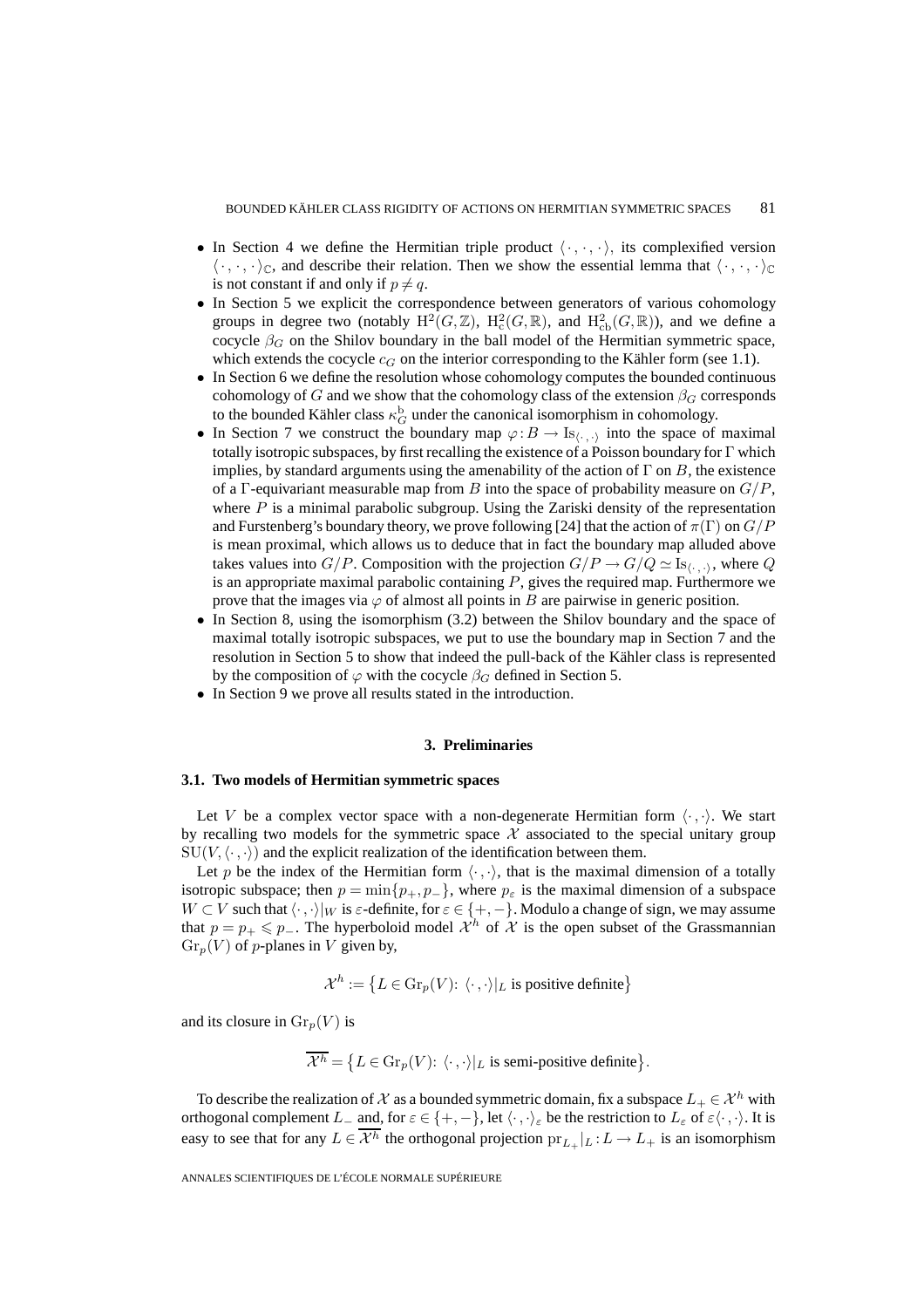and hence we may define

(3.1) 
$$
E(L) := \text{pr}_{L_{-}} \circ (\text{pr}_{L_{+}}|_{L})^{-1} \in \text{Lin}(L_{+}, L_{-}),
$$

where  $\text{Lin}(L_+, L_-)$  is the space of linear maps from  $L_+$  to  $L_-$ . Moreover, for all  $L \in \overline{\mathcal{X}^h}$ ,  $E(L)$ is semi-positive definite and hence the map

(3.2) 
$$
E: \overline{\mathcal{X}^h} \to \text{Lin}(L_+, L_-)
$$

defines an identification between  $\overline{\mathcal{X}^h}$  and

$$
\overline{\mathcal{X}^b} := \left\{ A \in \text{Lin}(L_+, L_-): \, Id_+ - A^*A \text{ is semi-positive definite} \right\},
$$

where  $A^*$  is the adjoint map with respect to  $\langle \cdot, \cdot \rangle_{\varepsilon}$ . Furthermore, E identifies  $\mathcal{X}^h$  with

$$
\mathcal{X}^b := \left\{ A \in \text{Lin}(L_+, L_-): \, Id_+ - A^*A \text{ is positive definite} \right\}
$$

(whose closure in  $\text{Lin}(L_+, L_-)$  is  $\overline{\mathcal{X}^b}$ ), and the space Is<sub> $\langle \cdot, \cdot \rangle$ </sub> of totally isotropic p-subspaces with the Shilov boundary

$$
\check{S} = \big\{ A \in \text{Lin}(L_+, L_-) \colon \, Id_+ - A^*A = 0 \big\},
$$

of the bounded symmetric domain  $\mathcal{X}^b$ .

# **3.2. Complexification**

We turn now to the description of a suitable model of the complexification of  $SU(V, \langle \cdot, \cdot \rangle)$ , and the space Is<sub>(., .)</sub>. For this, fix a real structure  $v \to \overline{v}$  on the C-vector space V. Let  $V_C := V \times V$ and define

$$
\Delta_V : V \to V_{\mathbb{C}}
$$

$$
v \mapsto (v, \overline{v}).
$$

Then

$$
\tau(v,w):=(\overline{w},\overline{v})
$$

gives a real structure on  $V_{\mathbb{C}}$  with fixed point set  $\Delta_V(V)$ . The form

$$
\begin{aligned} [\cdot \, , \cdot] \colon & V \times V \to \mathbb{C} \\ (v, w) & \mapsto [v, w] := \langle v, \overline{w} \rangle \end{aligned}
$$

is C-bilinear and non-degenerate and, with an appropriate choice of the real structure  $v \to \overline{v}$ , we may assume that it is symmetric.

Let  $A = \mathbb{C} \times \mathbb{C}$  be the algebra, product of two copies of  $\mathbb{C}$ , with involution

$$
\sigma: A \to A
$$

$$
(\lambda, \mu) \mapsto (\mu, \lambda),
$$

and define  $\Delta_{\mathbb{C}} : \mathbb{C} \to \mathbb{C} \times \mathbb{C}$  by  $\Delta_{\mathbb{C}}(\lambda) = (\lambda, \overline{\lambda})$ . Then

$$
\tau(\lambda, \mu) = (\overline{\mu}, \overline{\lambda})
$$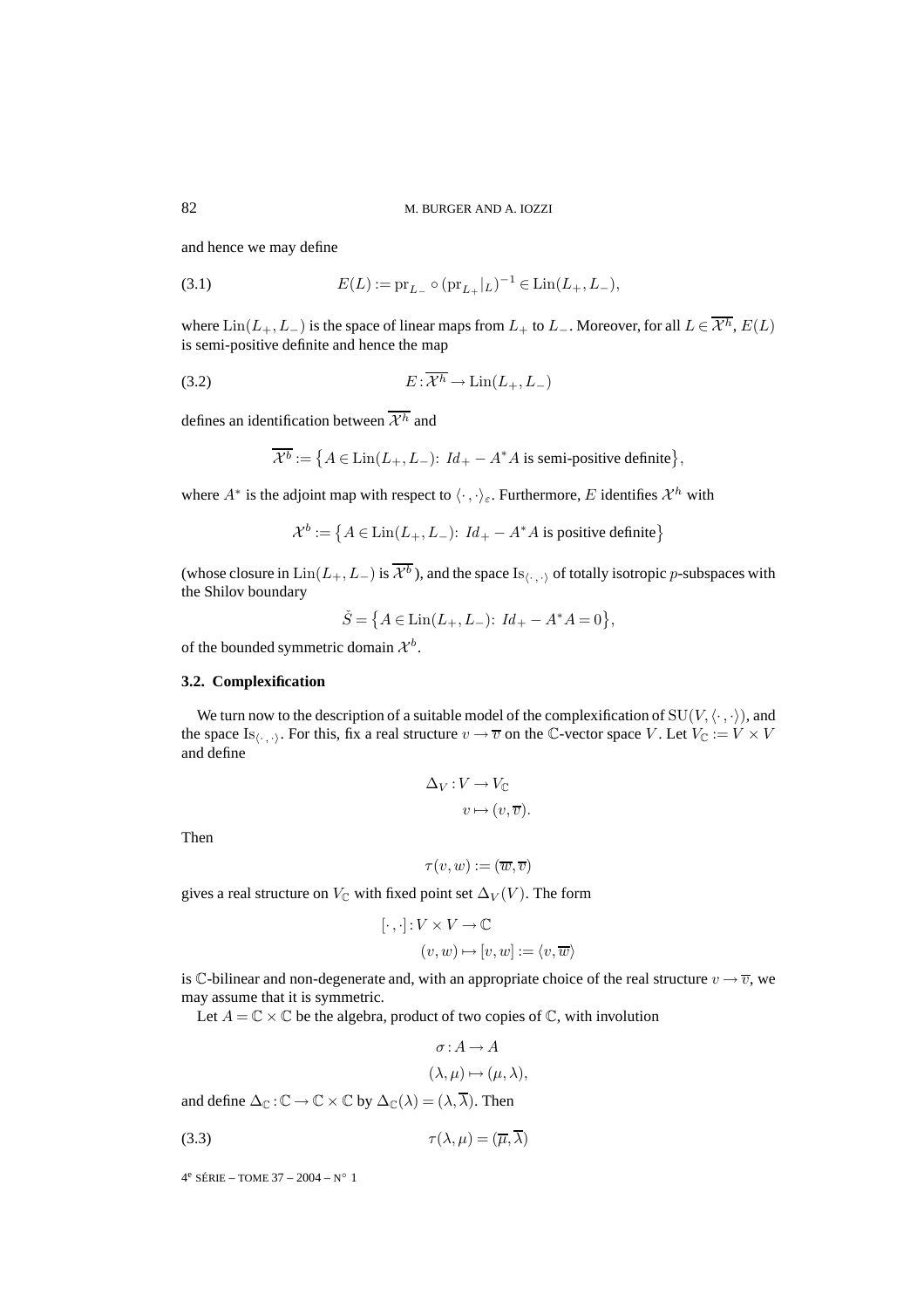defines a real structure on A with fixed point set  $\Delta_{\mathbb{C}}(\mathbb{C})$ . Componentwise scalar multiplication gives an A-module structure on  $V_{\mathbb{C}}$ , defined over  $\mathbb{R}$ . The form

$$
F: V_{\mathbb{C}} \times V_{\mathbb{C}} \to A
$$

$$
((v_1, w_1), (v_2, w_2)) \mapsto ([v_1, w_2], [v_2, w_1])
$$

enjoys then the following properties:

- (1) F is Hermitian symmetric, that is, for all  $a, b \in A$  and  $x, y \in V_{\mathbb{C}}$ ,
	- (a)  $F(ax, by) = a\sigma(b)F(x, y)$ , and

(b) 
$$
F(y, x) = \sigma(F(x, y)).
$$

(2) F is defined over R and extends the Hermitian form  $\langle \cdot, \cdot \rangle$ , namely

$$
F(\Delta_V(u), \Delta_V(v)) = \Delta_{\mathbb{C}}(\langle u, v \rangle)
$$

for all  $u, v \in V$ .

The group  $GL_A(V_{\mathbb{C}})$  of A-module automorphisms of  $V_{\mathbb{C}}$  is defined over  $\mathbb R$  and so is the subgroup

$$
\mathbf{G} = \{ T \in GL_A(V_{\mathbb{C}}): \det_A T = 1_A, T \text{ preserves } F \},
$$

where  $\det_A$  is the A-valued determinant. Identifying  $GL_A(V_{\mathbb{C}})$  with  $GL(V) \times GL(V)$ , we get

$$
\mathbf{G} = \left\{ (g, g^{\flat^{-1}}) : g \in SL(V) \right\},\
$$

where  $\flat$  denotes the adjoint with respect to the symmetric form  $[\cdot, \cdot]$ . Finally, restricting to  $\Delta_V(V)$  the action of  $\mathbf{G}(\mathbb{R})$  gives an identification of  $SU(V,\langle\cdot,\cdot\rangle)$  with  $\mathbf{G}(\mathbb{R})$ .

The set of free A-submodules of rank  $p$  consisting of totally  $F$ -isotropic vectors may be identified with the projective variety

$$
\mathrm{Is}_F = \left\{ (U, W) \in \mathrm{Gr}_p(V) \times \mathrm{Gr}_p(V): [u, w] = 0, \text{ for all } u \in U, w \in W \right\},\
$$

which is defined over  $\mathbb{R}$ . The action of **G** on  $I_{S_F}$  is also defined over  $\mathbb{R}$ , and the map

(3.4) 
$$
\Delta_{\text{Is}_{\langle \cdot, \cdot, \cdot \rangle}} \text{Is}_{\langle \cdot, \cdot, \cdot \rangle} \to \text{Is}_{F}(\mathbb{R})
$$

$$
L \mapsto (L, \overline{L})
$$

is an identification which is equivariant with respect to the identification  $SU(V, \langle \cdot, \cdot \rangle) \simeq G(\mathbb{R})$ .

The group  $SU(V, \langle \cdot, \cdot \rangle)$  acts transitively on  $Is_{\langle \cdot, \cdot \rangle}$  and Witt's theorem implies that it acts transitively on the set

(3.5) 
$$
\mathrm{Is}_{\langle \cdot, \cdot \rangle}^{(2)} = \left\{ (L_1, L_2) \in (\mathrm{Is}_{\langle \cdot, \cdot \rangle})^2 : L_1 \cap L_2 = \{0\} \right\}
$$

of pairs of transverse totally isotropic p-subspaces.

# **4. The Hermitian triple product**

We proceed now to define an invariant for the action of  $SU(V, \langle \cdot, \cdot \rangle)$  on  $\text{Gr}_p(V)^3$ . Given  $L_1, L_2 \in \mathrm{Gr}_p(V)$  and  $B_i = \{b_i^j : 1 \leq j \leq p\}$  a basis of  $L_i$ , set

$$
\langle B_1, B_2 \rangle := \det \bigl( \langle b_1^r, b_2^s \rangle_{r,s} \bigr).
$$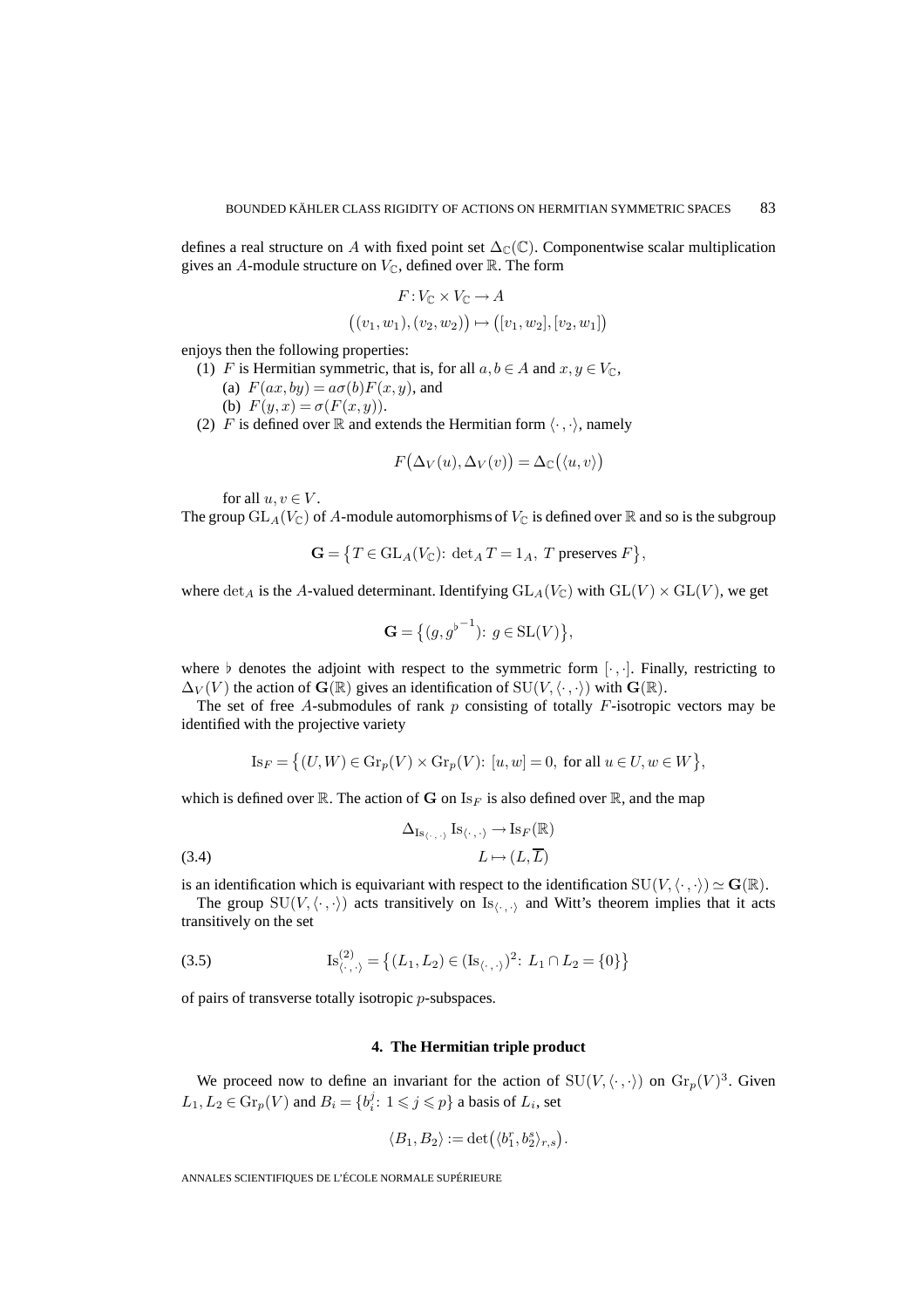If  $C_i$  is another basis of  $L_i$ , and  $A_i$  is the matrix of change of basis from  $B_i$  to  $C_i$ , we have

(4.1) 
$$
\langle C_1, C_2 \rangle = \det A_1 \langle B_1, B_2 \rangle \overline{\det A_2}.
$$

Given now  $L_1, L_2, L_3 \in \text{Gr}_p(V)$ , and  $B_i, C_i$  bases of  $L_i$ , it follows from (4.1) that  $\langle B_1, B_2 \rangle$  $\langle B_2, B_3\rangle \langle B_3, B_1\rangle$  differs from  $\langle C_1, C_2\rangle \langle C_2, C_3\rangle \langle C_3, C_1\rangle$  by a positive real, and hence we obtain a well defined invariant

(4.2) 
$$
\langle L_1, L_2, L_3 \rangle := \langle B_1, B_2 \rangle \langle B_2, B_3 \rangle \langle B_3, B_1 \rangle \in \mathbb{R}_+^{\times} \setminus \mathbb{C}
$$

which we call the *Hermitian triple product* (by analogy with [16, Section 2.2.5]).

Observe that if  $L_i \in \mathcal{X}^h$ , we can write  $L_i = \{v + E(L_i)v: v \in L_+\}$ , so that, if  $\{v_1, \ldots, v_p\}$ is an orthonormal basis of  $L_+$ , then  $B_i = \{v_k + E(L_i)v_k : 1 \leq k \leq p\}$  is a basis of  $L_i$ . One can easily check that

$$
\langle B_1, B_2 \rangle = \det \bigl( Id_+ - E(L_2)^* E(L_1) \bigr),
$$

and hence one has in  $\mathbb{R}^{\times}_{+} \setminus \mathbb{C}$  the following equality

(4.3) 
$$
\langle L_1, L_2, L_3 \rangle = \prod_{i=1}^3 \det \big( Id_+ - E(L_{i+1})^* E(L_i) \big),
$$

where the indices are to be taken modulo 3.

Observing that  $L_1 \cap L_2^{\perp} = \{0\}$  if and only if  $\langle B_1, B_2 \rangle \neq 0$  (where  $B_i$  is a basis of  $L_i$ ), we deduce that on the space  $\text{Is}^{(3)}_{\langle \cdot, \cdot \rangle}$  of triples of pairwise transverse maximal totally isotropic subspaces, the Hermitian triple product  $\langle \cdot, \cdot, \cdot \rangle$  takes values in  $\mathbb{R}^{\times}_+ \setminus \mathbb{C}^{\times}$ .

The set of values taken by the Hermitian triple product on the Shilov boundary shows the remarkable difference between the cases  $p_+ = p_-$  and  $p_+ \neq p_-$ , as recorded in the following:

LEMMA 4.1. – *The set of values* Val *taken by the Hermitian triple product on*  $\text{Is}_{\langle \cdot, \cdot \rangle}^{(3)}$  *is as follows*:

(i) 
$$
f p_+ = p_-,
$$

(4.4) 
$$
Val = \begin{cases} {\pm i} \mod \mathbb{R}^{\times} & \text{if } p \text{ is odd,} \\ {\pm 1} \mod \mathbb{R}^{\times} & \text{if } p \text{ is even;} \end{cases}
$$

(ii) *If*  $p_+ < p_-,$ 

$$
\text{Val} = \begin{cases} \{z: |z| = 1, \Re z \leq 0\} \mod \mathbb{R}_+^\times & \text{if } p_+ = 1, \\ \mathbb{R}_+^\times \setminus \mathbb{C}^\times & \text{if } p_+ > 1. \end{cases}
$$

*Proof. –* We say that

(4.5) 
$$
A_1, A_2 \in \check{S} \text{ are transverse if } \det(Id_+ - A_2^* A_1) \neq 0,
$$

and define  $\delta : \check{S}^3 \to \mathbb{C}$  by

$$
\delta(A_1, A_2, A_3) := \det(Id_+ - A_2^* A_1) \det(Id_+ - A_3^* A_2) \det(Id_+ - A_1^* A_3).
$$

(i) In this case we have that  $\dim L_{+} = \dim L_{-}$  and every  $A \in \check{S}$  is an isomorphism of unitary spaces as it verifies  $Id_+ = A^*A$ . In particular we have that  $AA^* = Id_-$ . Given now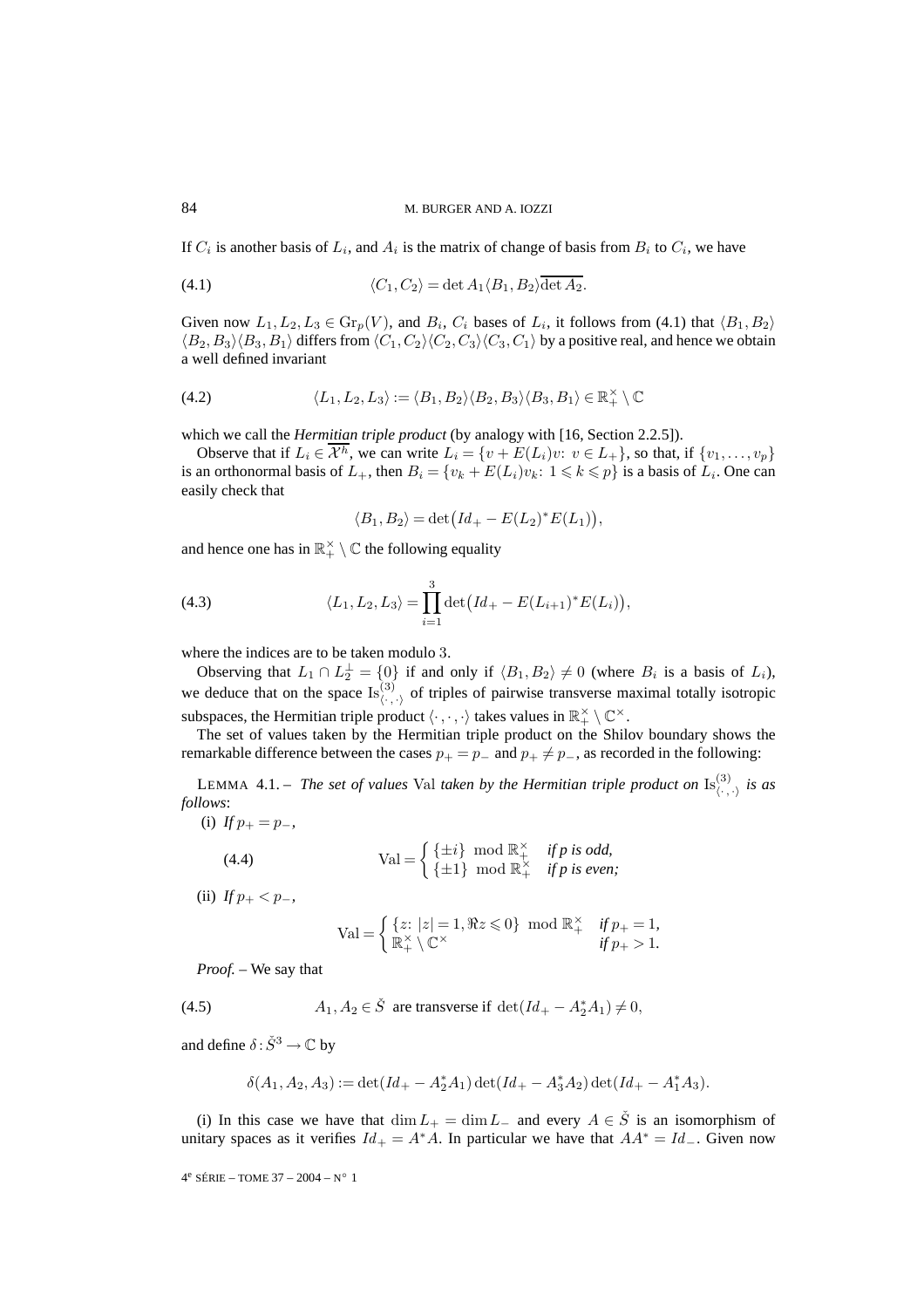$A_1, A_2, A_3 \in \check{S}$  pairwise transverse, set  $C_i = A_{i+1}^* A_i$ , for  $i = 1, 2, 3$  (with the indices intended modulo 3), so that

$$
(4.6) \tC_3C_2C_1 = Id_+.
$$

Since  $C_i$  is unitary, we have

$$
\overline{\det(Id_+ - C_i)} = \det(Id_+ - C_i^{-1}) = (-1)^p \det(C_i)^{-1} \det(Id_+ - C_i),
$$

which implies, taking into account (4.6), that

$$
\overline{\delta(A_1, A_2, A_3)} = (-1)^p \delta(A_1, A_2, A_3).
$$

This shows that  $\delta(A_1, A_2, A_3)$  is purely imaginary if p is odd and real if p is even. Taking appropriate special matrices shows that the inclusions so obtained are in fact the equalities in (4.4).

(ii) In case  $p_{+} = 1$ , we have the classical Hermitian triple product of isotropic vectors and the claim follows for instance from [16, Section 7.1].

In case  $2 \leq p_+ < p_-,$  let  $p = p_+$  and  $q = p_-,$  for notational simplicity; by choosing orthonormal bases in  $L_+, L_-,$  we have the identifications  $\text{Lin}(L_+, L_-) \simeq M_{q,p}(\mathbb{C})$  and  $S \simeq S_p := \{A \in M_{q,p}(\mathbb{C}) : A^*A = I_p\}.$  Let

$$
X = \begin{pmatrix} I_p \\ 0 \end{pmatrix}, Y = \begin{pmatrix} -I_p \\ 0 \end{pmatrix}, \text{ and } Z = \begin{pmatrix} Z_1 \\ Z_2 \end{pmatrix},
$$

where

$$
Z_1 = \begin{pmatrix} \lambda_1 & 0 & \dots & 0 \\ 0 & \lambda_2 & \dots & 0 \\ \vdots & \vdots & \ddots & \vdots \\ 0 & 0 & \dots & \lambda_p \end{pmatrix} \text{ and } Z_2 = \begin{pmatrix} \mu & 0 & \dots & 0 \\ 0 & 0 & \dots & 0 \\ \vdots & \vdots & \ddots & \vdots \\ 0 & 0 & \dots & 0 \end{pmatrix}.
$$

Then  $X, Y \in S_p$ ; moreover  $Z \in S_p$  if and only if  $|\lambda_1|^2 + |\mu|^2 = 1$ , and  $|\lambda_i| = 1$  for  $2 \leq i \leq p$ . Furthermore, X, Y, Z are pairwise transverse if and only if  $\lambda_i \notin \{-1,1\}$ , for  $1 \leq i \leq p$ , which we assume from now on. Then a computation gives

$$
\delta(X,Y,Z)=2^{2p-1}\big(1-|\lambda_1|^2+(\lambda_1-\overline{\lambda_1}\,)\big)\prod_{j=2}^p(\lambda_j-\overline{\lambda_j}\,),
$$

which easily implies the claim.  $\Box$ 

Moving on to the complexified situation, let  $\mathrm{Gr}^A_p(V)$  be the Grassmannian of free Asubmodules of  $V_{\mathbb{C}}$  of rank p. For  $\mathcal{L}_1, \mathcal{L}_2 \in \text{Gr}_p^A(V)$ , and  $B_i = \{b_i^j : 1 \leq j \leq p\}$  a basis of  $\mathcal{L}_i$ over A, set

$$
\langle B_1, B_2 \rangle_{\mathbb{C}} := \det_A \left( F(b_1^r, b_2^s)_{r,s} \right) \in A.
$$

We say that for  $i = 1, 2$ 

(4.7) 
$$
\mathcal{L}_i = V_i \times W_i \text{ are transverse} \quad \text{if } V_1 \cap {}^{\perp} W_2 = \{0\} \text{ and } W_1 \cap {}^{\perp} V_2 = \{0\},
$$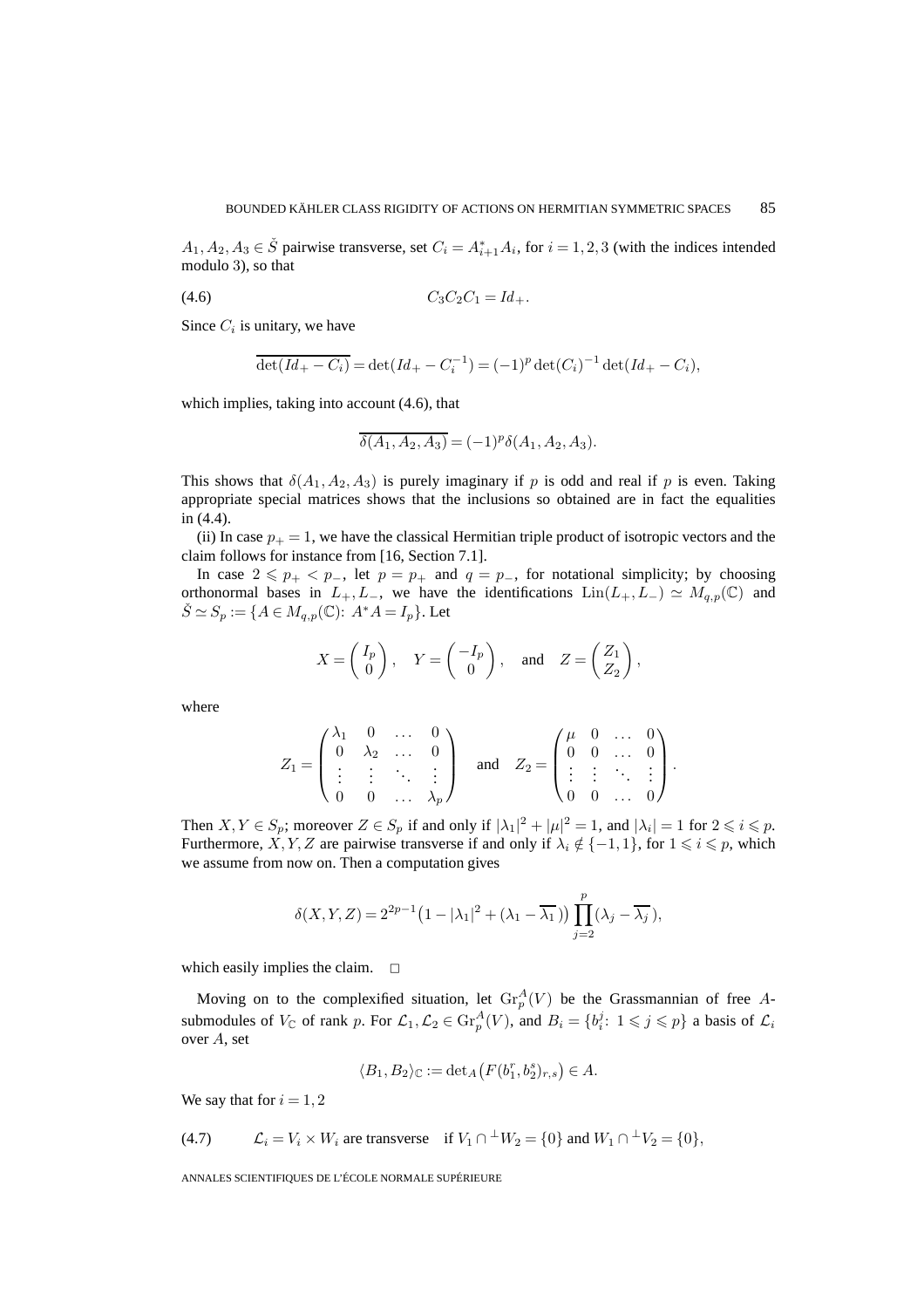where  $\perp U$  denotes the orthogonal of a subspace  $U \subset V$  with respect to the symmetric form  $[\cdot, \cdot].$ Then

(4.8) 
$$
\langle B_1, B_2 \rangle_{\mathbb{C}} \in A^{\times} \text{ if and only if } \mathcal{L}_1, \mathcal{L}_2 \text{ are transverse.}
$$

If  $C_i$  is another A-basis of  $\mathcal{L}_i$  and  $A_i \in M_{p,p}(A)$  is the change of basis from  $B_i$  to  $C_i$ , we have

(4.9) 
$$
(F(c_1^r, c_2^s)_{r,s}) = A_1 (F(b_1^r, b_2^s)_{r,s}) \sigma(A_2^t).
$$

Setting

$$
\langle B_1, B_2, B_3 \rangle_{\mathbb{C}} = \langle B_1, B_2 \rangle_{\mathbb{C}} \langle B_2, B_3 \rangle_{\mathbb{C}} \langle B_3, B_1 \rangle_{\mathbb{C}},
$$

we deduce from (4.9) that

$$
\langle C_1, C_2, C_3 \rangle_{\mathbb{C}} = N(\det_A A_1) N(\det_A A_2) N(\det_A A_3) \langle B_1, B_2, B_3 \rangle_{\mathbb{C}},
$$

where  $N : A \to \mathbb{C}$  is the norm map given by  $N(a) 1_A = a\sigma(a)$ . Thus, for any  $\mathcal{L}_1, \mathcal{L}_2, \mathcal{L}_3 \in$  $\mathrm{Gr}^A_p(V)$ , we obtain a well defined **G**-invariant Hermitian triple product

$$
\langle \mathcal{L}_1, \mathcal{L}_2, \mathcal{L}_3 \rangle_{\mathbb{C}} = \langle B_1, B_2 \rangle_{\mathbb{C}} \langle B_2, B_3 \rangle_{\mathbb{C}} \langle B_3, B_1 \rangle_{\mathbb{C}} \in \mathbb{C}^\times \setminus A.
$$

LEMMA 4.2. –

- (i)  $G$  *acts transitively on*  $Is_F$ ;
- (ii) *For every*  $\mathcal{L} \in \mathrm{Is}_F$ *, the set*

$$
nt(\mathcal{L}) := \{ \mathcal{L}' \in Is_F : \mathcal{L}' \text{ is not transverse to } \mathcal{L} \}
$$

*is a proper Zariski closed subset of*  $I_{S_F}$ *.* 

*Proof.* – (i) Choose a basis  $\{e_1, \ldots, e_n\}$  of V such that  $[e_i, e_j] = \delta_{ij}$ , and define

$$
V_0 = \mathbb{C}e_1 + \dots + \mathbb{C}e_p \quad \text{and} \quad W_0 = \mathbb{C}e_{p+1} + \dots + \mathbb{C}e_{2p}.
$$

Since  $\perp V_0 = \mathbb{C}e_{p+1} + \cdots + \mathbb{C}e_n$ , we have that  $(V_0, W_0) \in \text{Is}_F$ . Let  $(U, W) \in \text{Is}_F$  and take  $g \in SL(V)$  such that  $gU = V_0$ . Then  $g^{*-1}(W) \subset {}^{\perp}V_0$ . Now,

$$
\mathrm{Stab}_{\mathrm{SL}(V)}(V_0) = \left\{ \begin{pmatrix} A & B \\ 0 & C \end{pmatrix} : \det A \det C = 1 \right\},\,
$$

and hence the action of  $\text{Stab}_{SL(V)}(V_0)$  on  $\perp V_0$  via  $h \to h^{*-1}$  gives the full  $GL(\perp V_0)$ -action on  $\perp V_0$ ; since  $\dim g^{*-1}(W) = \dim W_0$ , there is  $h \in \text{Stab}_{\text{SL}(V)}(V_0)$  with  $h^{*-1}(g^{*-1}(W)) = W_0$ , and thus  $(hg, hg^{*^{-1}})(U, W) = (V_0, W_0)$ .

(ii) follows from  $(4.8)$ .  $\Box$ 

*Remark* 4.3. – One can show that **G** acts transitively on the set of pairs of transverse elements in  $Is_F$ , but we shall not need this fact.

The set

$$
\operatorname{Is}_{F}^{(3)} = \left\{ (\mathcal{L}_{1}, \mathcal{L}_{2}, \mathcal{L}_{3}) \in (\operatorname{Is}_{F})^{3} : \mathcal{L}_{1}, \mathcal{L}_{2}, \mathcal{L}_{3} \text{ are pairwise transverse} \right\}
$$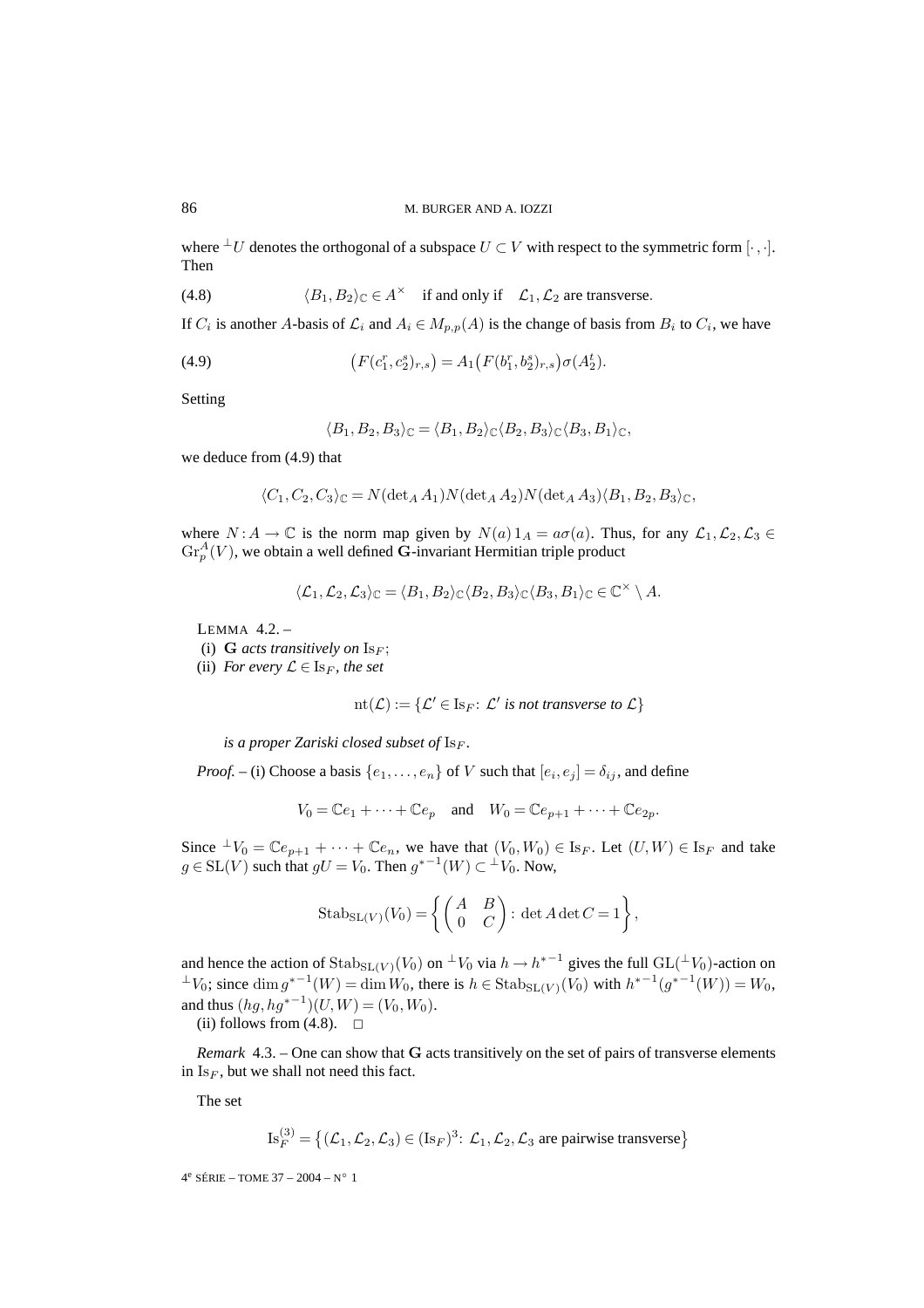is a Zariski open subset of  $(Is_F)^3$ , defined over R. The Cartesian product of the identification  $\Delta_{\text{Is}}$  in (3.4) induces an identification

(4.10) 
$$
\Delta_{\mathrm{Is}_{\langle \cdot,\cdot\rangle}}^{(3)}\colon \mathrm{Is}_{\langle \cdot,\cdot\rangle}^{(3)}\to \mathrm{Is}_{F}^{(3)}(\mathbb{R}).
$$

The affine space A with its R-structure given by  $\tau$  (see (3.3)) is acted upon by  $\mathbb{C}^{\times}$ , and this action is defined over  $\mathbb{R}$ ; we denote by  $\mathbb{P}^1(\mathbb{C})$  the quotient  $\mathbb{C}^{\times} \setminus (A \setminus \{0\})$  with its corresponding R-structure. Then the Hermitian triple product gives a regular **G**-invariant map

(4.11) 
$$
\langle \cdot, \cdot, \cdot \rangle_{\mathbb{C}} : \text{Is}_{F}^{(3)} \to \mathbb{P}^{1}(\mathbb{C})
$$

defined over R and with image contained in  $\mathbb{C}^{\times} \setminus A^{\times}$ . The map  $\Delta_{\mathbb{C}}$  giving the real structure on A induces a map

$$
\overline{\Delta}: \mathbb{R}_+^{\times} \setminus \mathbb{C}^{\times} \to \mathbb{C}^{\times} \setminus A^{\times},
$$

which is also a group homomorphism with kernel of order 2, and one verifies that the following diagram



commutes.

For  $\mathcal{L}_1,\mathcal{L}_2 \in \text{Is}_F(\mathbb{R})$  transverse, let  $\mathcal{O}_{\mathcal{L}_1,\mathcal{L}_2} \subset \text{Is}_F$  be the Zariski open, connected subset of those elements  $\mathcal{L} \in \mathrm{Is}_F$  which are transverse to  $\mathcal{L}_1$  and  $\mathcal{L}_2$ . Then the function

$$
P_{\mathcal{L}_1,\mathcal{L}_2}:\mathcal{O}_{\mathcal{L}_1,\mathcal{L}_2}\to\mathbb{C}^\times\setminus A^\times
$$

given by  $P_{\mathcal{L}_1,\mathcal{L}_2}(\mathcal{L}) := \langle \mathcal{L}_1,\mathcal{L}_2,\mathcal{L} \rangle_{\mathbb{C}}$  is regular and:

LEMMA 4.4. – *If*  $p_->p_+$ , then  $P^m_{\mathcal{L}_1,\mathcal{L}_2}$  *is not constant for any*  $m \in \mathbb{Z}$ ,  $m \neq 0$ .

Here  $P_{\mathcal{L}_1,\mathcal{L}_2}^m(\mathcal{L})=(P_{\mathcal{L}_1,\mathcal{L}_2}(\mathcal{L}))^m$ , where the product is taken in  $\mathbb{C}^\times \setminus A^\times$ .

*Proof.* – Since  $\mathbf{G}(\mathbb{R})$  is transitive on  $\text{Is}_{F}^{(2)}(\mathbb{R}) \simeq \text{Is}_{\langle \cdot, \cdot \rangle}^{(2)}$  (see (3.4), (3.5), and (4.10)) we have  $P_{\mathcal{L}_1,\mathcal{L}_2}(\mathcal{O}_{\mathcal{L}_1,\mathcal{L}_2}(\mathbb{R})) = \text{Image}(\langle \cdot, \cdot, \cdot \rangle_{\mathbb{C}}|_{\text{Is}_F^{(3)}(\mathbb{R})})$ . When  $p_- > p_+$ , the latter is infinite by Lemma 4.1.  $\Box$ 

#### **5. The bounded Kähler class**

# **5.1. The Dupont cocycle as an integral cohomology class**

Let G be a connected simple Lie group with finite center and  $\mathcal X$  its associated symmetric space. We assume that  $X$  is Hermitian symmetric, that is  $X$  carries a  $G$ -invariant complex structure. Fix  $x_0 \in \mathcal{X}$  a basepoint, let  $K = \text{Stab}_G(x_0)$ , and let  $\mathfrak{g} = \mathfrak{k} \oplus \mathfrak{p}$  be the corresponding Cartan decomposition of the Lie algebra g of G. We shall equip X with the metric defined by  $\frac{1}{2}B_{\mathfrak{g}}$ ,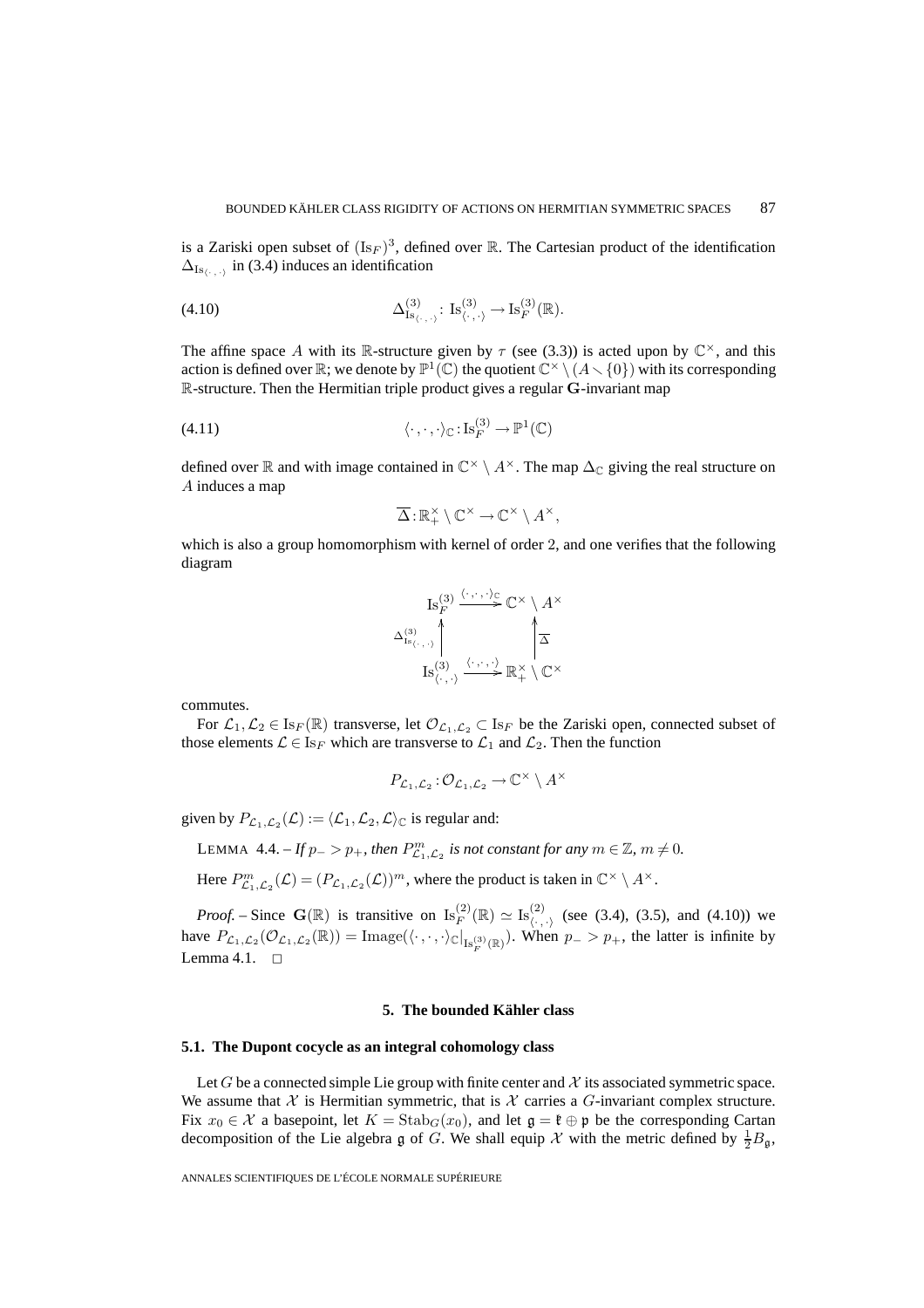where  $B_{\mathfrak{g}}$  is the Killing form of  $\mathfrak{g}$ . For the associated Kähler form  $\omega$  we have then,

$$
\omega_{x_0}(X,Y)=\frac{1}{2}B_{\mathfrak{g}}(X,JY),\quad\text{for all }X,Y\in\mathfrak{p},
$$

where  $J \in \text{End}(\mathfrak{p})$  is the complex structure obtained from the identification of  $T_{x_0}\mathcal{X}$  with p. The Kähler form  $\omega$  gives rise to the Dupont cocycle

(5.1) 
$$
c_G(g_1, g_2, g_3) := \int_{\Delta(g_1x_0, g_2x_0, g_3x_0)} \omega,
$$

where for any three points  $x, y, z \in \mathcal{X}, \Delta(x, y, z)$  denotes a 2-simplex with vertices  $x, y, z$  and geodesic sides. The (homogeneous) cocycle  $c_G$  is G-invariant, differentiable and bounded [12] and thus defines both a continuous cohomology class  $\kappa_G \in H^2_c(G, \mathbb{R})$  and a bounded continuous class  $\kappa_G^b \in H^2_{cb}(G, \mathbb{R})$  which correspond to each other via the canonical isomorphism  $H^2_{\text{cb}}(G,\mathbb{R}) \simeq H^2_{\text{c}}(G,\mathbb{R})$  [9]. Taking into account that  $H^2_{\text{c}}(G,\mathbb{R}) \simeq \mathbb{R}$ , these classes are generators of their corresponding cohomology groups.

Denoting by  $H^2(G,\mathbb{R})$  (respectively  $H^2(G,\mathbb{Z})$ ) the Borel cohomology of G with coefficients in  $\mathbb R$  (respectively  $\mathbb Z$ ), it is important for us in the sequel to determine the specific multiple of  $c_G$ which is the image of a generator of  $H^2(G, \mathbb{Z}) \simeq \mathbb{Z}$  (see [19]) via the map  $H^2(G, \mathbb{Z}) \to H^2(G, \mathbb{R})$ . To this end, let  $Z_0 \in Z(\mathfrak{k})$  be the uniquely defined element in the center of  $\mathfrak{k}$  such that  $\text{ad}_{\mathfrak{g}}(Z_0)|_{\mathfrak{p}} = J, u : K \to \mathbb{T}$  a generator of the group  $\text{Hom}_{\mathfrak{c}}(K,\mathbb{T})$  of continuous homomorphisms of K into the circle  $\mathbb{T}$ , and  $Du_e : \mathfrak{k} \to i\mathbb{R}$  its derivative at the identity.

LEMMA 5.1. – *The cocycle*

$$
c_G^{\mathbb{Z}}(g_1, g_2, g_3) := \frac{1}{2\pi i} \frac{D u_e(Z_0)}{\dim \mathfrak{p}} c_G(g_1, g_2, g_3)
$$

*determines a generator of*  $H^2(G, \mathbb{Z})$ .

*Proof.* – According to [13], such a cocycle  $c_G^{\mathbb{Z}}$  can be represented by

(5.2) 
$$
c_G^{\mathbb{Z}}(g_1, g_2, g_3) = \int_{\Delta(g_1x_0, g_2x_0, g_3x_0)} \Omega,
$$

where  $\Omega$  is the invariant 2-form on X whose value at  $T_{x_0} \mathcal{X} \simeq \mathfrak{p}$  is

(5.3) 
$$
\Omega_{x_0}(X,Y) = \frac{1}{4\pi i} Du_e([X,Y]), \quad X,Y \in \mathfrak{p}.
$$

By using the decomposition  $\mathfrak{k} = \mathbb{R}Z_0 \oplus [\mathfrak{k}, \mathfrak{k}]$ , we define a 2-form  $\omega_1$  on p by the equation

(5.4) 
$$
[X,Y] = \omega_1(X,Y)Z_0 + C, \quad C \in [\mathfrak{k},\mathfrak{k}].
$$

Thus  $Du_e([X, Y]) = \omega_1(X, Y)Du_e(Z_0)$  and we proceed to relate  $\omega_1$  to  $\omega_{x_0}$ . We have

$$
2\omega_{x_0}(X,Y) = \mathrm{Tr}\big(\mathrm{ad}_{\mathfrak{g}}(X)\,\mathrm{ad}_{\mathfrak{g}}(JY)\big) = \mathrm{Tr}\big(\mathrm{ad}_{\mathfrak{g}}(X)\,\mathrm{ad}_{\mathfrak{g}}([Z_0,Y])\big).
$$

By expanding  $\text{ad}_{\mathfrak{g}}([Z_0, Y])$ , and using (5.4), we obtain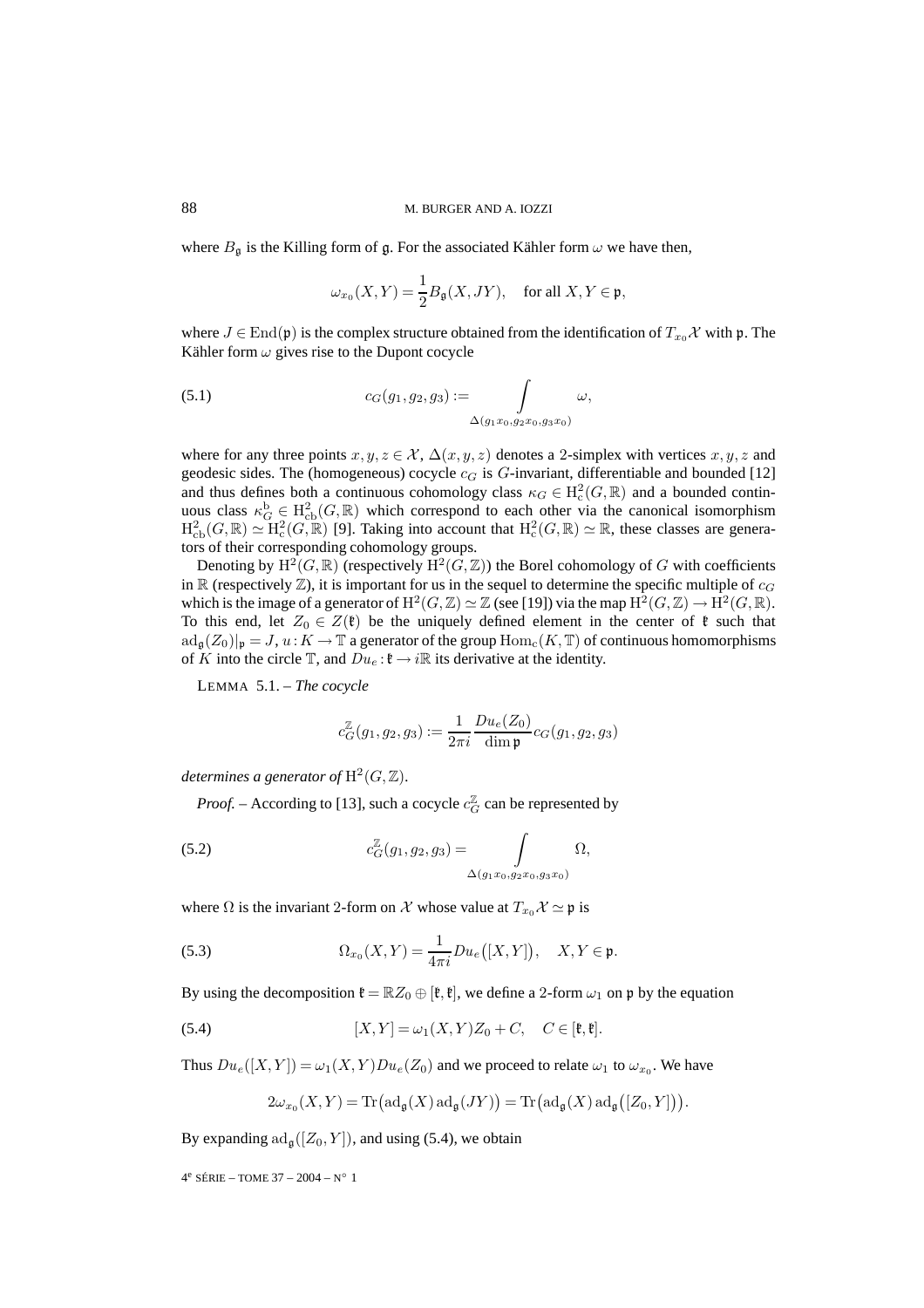$$
2\omega_{x_0}(X,Y) = -\operatorname{Tr}\left(\operatorname{ad}_{\mathfrak{g}}\left([X,Y]\right) \operatorname{ad}_{\mathfrak{g}}(Z_0)\right)
$$
  
=  $-\operatorname{Tr}\left(\omega_1(X,Y)\left(\operatorname{ad}_{\mathfrak{g}}(Z_0)\right)^2\right) - \operatorname{Tr}\left(\operatorname{ad}_{\mathfrak{g}}(C) \operatorname{ad}_{\mathfrak{g}}(Z_0)\right)$   
=  $\operatorname{dim} \mathfrak{p} \omega_1(X,Y) - \operatorname{Tr}\left(\operatorname{ad}_{\mathfrak{g}}(C) \operatorname{ad}_{\mathfrak{g}}(Z_0)\right).$ 

Using that  $C \in [\mathfrak{k}, \mathfrak{k}]$ , one checks that  $\text{Tr}(\text{ad}_{\mathfrak{a}}(C) \text{ad}_{\mathfrak{a}}(Z_0)) = 0$ , and thus

$$
Du_e([X,Y]) = \frac{2}{\dim \mathfrak{p}} Du_e(Z_0)\omega_{x_0}(X,Y),
$$

which, together with (5.3) and (5.2), implies the lemma.  $\Box$ 

LEMMA 5.2. – (i) If  $G = SU(p, q)$  then  $c_G^{\mathbb{Z}} = \frac{1}{4\pi (p+q)} c_G;$ (ii) If  $G = \text{PSU}(p, q)$  then  $c_G^{\mathbb{Z}} = \frac{1}{4\pi \gcd(p, q)} c_G^{\mathbb{Z}}$ .

*Proof.* – The Lie algebra of  $SU(p, q)$  is

$$
\mathfrak{su}(p,q) = \left\{ X \in M_{p+q}(\mathbb{C}) \colon \overline{X}^t H + H X = 0 \right\}, \quad \text{where } H = \begin{pmatrix} -I_q & 0 \\ 0 & I_p \end{pmatrix}.
$$

For the Cartan involution  $\theta(X) = -\overline{X}^t$ , we have

$$
\mathfrak{p} = \left\{ \begin{pmatrix} 0 & B \\ \overline{B}t & 0 \end{pmatrix} : B \in M_{q,p}(\mathbb{C}) \right\}.
$$

For the complex structure on p given by  $B \rightarrow iB$  we obtain

$$
Z_0 = \begin{pmatrix} \frac{ip}{p+q} I_q & 0 \\ 0 & \frac{-iq}{p+q} I_p \end{pmatrix}.
$$

If  $G = SU(p, q)$ , then  $K = S(U(q) \times U(p))$ , and a generator u of  $Hom<sub>c</sub>(K, T)$  is given by

$$
u\begin{pmatrix} A & 0 \\ 0 & B \end{pmatrix} := \det A.
$$

From this we deduce readily that

$$
Du_e(Z_0) = \frac{ipq}{p+q},
$$

which, together with dim  $p = 2pq$ , implies (i).

For part (ii), if we let  $G_a$  be the adjoint group  $PSU(p, q)$ , then its maximal compact subgroup  $K_a$  is the quotient of  $K$  by

$$
Z(G) = \{\lambda I_{p+q} \colon \lambda^{p+q} = 1\}
$$

and a generator  $u_a$  of Hom $(K_a, \mathbb{T})$  is given by  $u_a := u^n$ , where  $n \in \mathbb{N}$  is minimal such that  $u^n|_{Z(G)} = 1$ . A computation gives then

$$
n = \frac{p+q}{\gcd(p,q)},
$$

which implies (ii).  $\Box$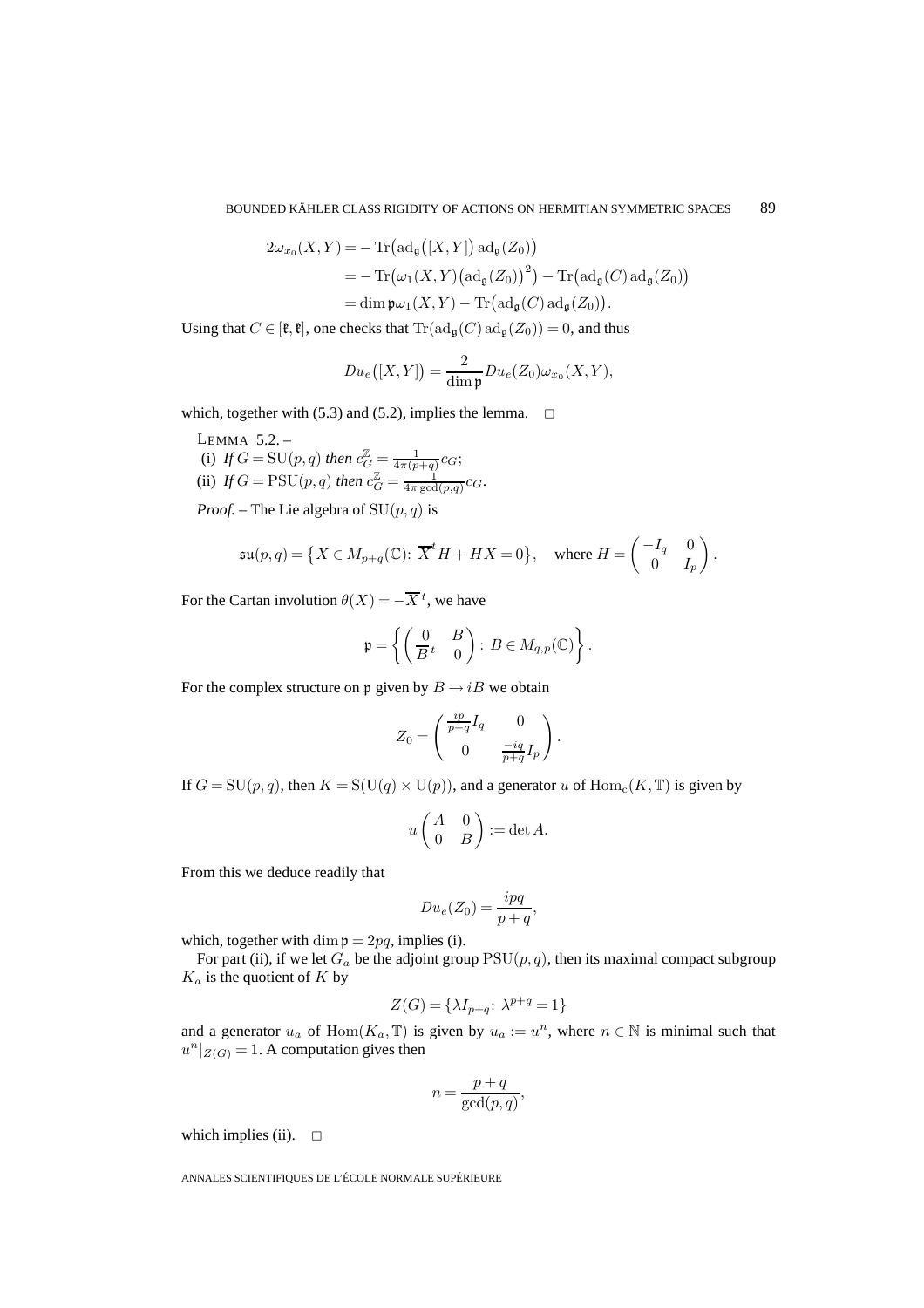# **5.2. Extension to the boundary**

Turning now to the ball model  $\mathcal{X}^b$  of the symmetric space associated to  $G = SU(V, \langle \cdot, \cdot \rangle)$ , we are going to extend the cocycle

$$
c(x, y, z) := \int_{\Delta(x, y, z)} \omega \, d(x, y, z)
$$

to (a subset of) the closure  $\overline{\mathcal{X}^b} \subset \text{Lin}(L_+, L_-)$ . To this end, a formula for (5.5) due to Domic and Toledo will be useful. For  $X, Y \in \overline{\mathcal{X}^b}$  transverse – that is  $\det(Id_+ - X^*Y) \neq 0$  (see (4.5)) – let

$$
\alpha_G(X, Y) := -2 \sum_{j=1}^p \arg(1 - \lambda_j),
$$

where  $\lambda_1, \ldots, \lambda_p$  are the eigenvalues of  $X^*Y$  counted with multiplicity. Since  $|\lambda_j| \leq 1$  and  $\lambda_j \neq 1$ , then  $\arg(1 - \lambda_j) \in [-\pi/2, \pi/2]$  is well defined.

For X, Y,  $Z \in \overline{\mathcal{X}^b}$  pairwise transverse, let

$$
\beta_G(X, Y, Z) = \alpha_G(X, Y) + \alpha_G(Y, Z) + \alpha_G(Z, X).
$$

Then

LEMMA 5.3 [11]. – *For every*  $X, Y, Z \in \mathcal{X}^b$ 

$$
\beta_G(X, Y, Z) = \int_{\Delta(X, Y, Z)} \omega.
$$

Let  $\overline{\mathcal{X}^{b}}$  (3) denote the set of triples of pairwise transverse elements of  $\mathcal{X}^{b}$ . Then

LEMMA 5.4. – *The function*  $\beta_G : \overline{\mathcal{X}^b}^{(3)} \to [-\pi p, \pi p]$  *is continuous, alternating, G-invariant, and*  $d\beta_G(X_1, X_2, X_3, X_4) = 0$  *for all* 4*-tuples of pairwise transverse elements.* 

*Proof.* – The function  $\beta_G$  is clearly continuous on  $\overline{\mathcal{X}^{b}}^{(3)}$  and, by Lemma 5.3, satisfies all above properties on  $({\cal X}^b)^3$ . Since  $({\cal X}^b)^3$  is dense in  $\overline{{\cal X}^b}^{(3)}$ , we obtain the lemma.

Finally, it follows from the above formulæ that

$$
e^{\frac{i}{2}\beta_G(X,Y,Z)} = \det(Id_+ - Y^*X) \det(Id_+ - Z^*Y) \det(I_{L_+} - X^*Z) \mod \mathbb{R}^{+\times},
$$

for all  $(X, Y, Z) \in \overline{\mathcal{X}^{b}}^{(3)}$ . Taking into account (4.3), we obtain

(5.6) 
$$
e^{\frac{i}{2}\beta_G(E(L_1),E(L_2),E(L_3))} = \langle L_1, L_2, L_3 \rangle \quad \text{in } \mathbb{R}_+^{\times} \setminus \mathbb{C}^{\times}
$$

for all pairwise transverse  $L_1, L_2, L_3 \in \overline{\mathcal{X}^h}$ .

### **6. A resolution on the Shilov boundary**

Let  $G = SU(V, \langle \cdot, \cdot \rangle)$ , let  $\check{S}$  be the Shilov boundary of  $\mathcal{X}^b$ , and let us define, for every  $n \geq 2$ and in analogy with the notation above,

$$
\check{S}^{(n)} = \left\{ (X_1, X_2, \dots, X_n) \in \check{S}^n \colon X_i, X_j \text{ are transverse for all } i \neq j \right\}.
$$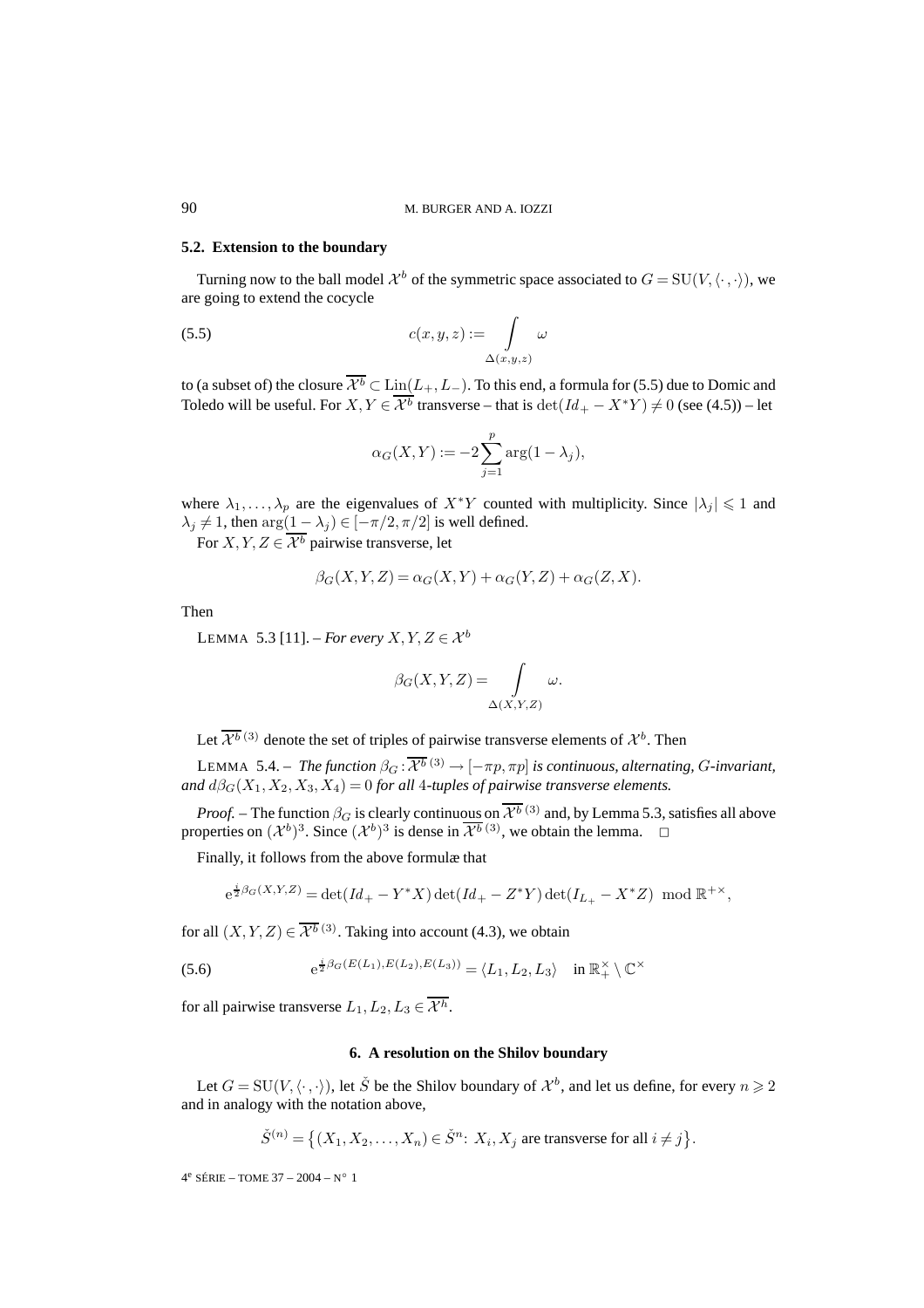For every  $n \ge 2$ , the Banach space  $\mathcal{B}_{\text{alt}}^{\infty}(\check{S}^{(n)})$  of bounded alternating Borel functions on  $\check{S}^{(n)}$ , equipped with the supremum norm, admits a natural coboundary operator

$$
d_n: \mathcal{B}^{\infty}_{\mathrm{alt}}(\check{S}^{(n)}) \to \mathcal{B}^{\infty}_{\mathrm{alt}}(\check{S}^{(n+1)}),
$$

defined in the usual way. The group G acts by homeomorphisms of  $\check{S}^{(n)}$  and hence isometrically on  $\mathcal{B}_{\text{alt}}^{\infty}(\check{S}^{(n)})$ . Then, in the terminology of [9] and [27], we have:

LEMMA 6.1. – *The complex*

$$
0 \longrightarrow \mathbb{R} \stackrel{d_0}{\longrightarrow} \mathcal{B}^{\infty}(\check{S}) \stackrel{d_1}{\longrightarrow} \mathcal{B}_{\mathrm{alt}}^{\infty}(\check{S}^{(2)}) \stackrel{d_2}{\longrightarrow} \cdots
$$

*is a strong* G*-resolution.*

*Proof.* – Let  $\mathcal{B}_{\text{alt}}^{\infty}(\check{S}^n)$  be the space of alternating bounded Borel functions on  $\check{S}^n$  (with the supremum norm),  $d'_n : \mathcal{B}_{\text{alt}}^{\infty}(\check{S}^n) \to \mathcal{B}_{\text{alt}}^{\infty}(\check{S}^{n+1})$  the natural coboundary operator,  $\mu$  a G-quasiinvariant probability measure on  $\check{S}$  (for example, the K-invariant one), and

$$
h'_{n-1}: \mathcal{B}^{\infty}_{\mathrm{alt}}(\check{S}^n) \to \mathcal{B}^{\infty}_{\mathrm{alt}}(\check{S}^{n-1})
$$

$$
\alpha \mapsto h'_{n-1}\alpha,
$$

where

$$
h'_{n-1}\alpha(X_2,\ldots,X_n) := \int\limits_{\check{S}} \alpha(X_1,X_2,\ldots,X_n) d\mu(X_1).
$$

We have shown in [6] that the complex  $(\mathcal{B}_{\text{alt}}^{\infty}(\check{S}^{\bullet}), d_{\bullet})$  is a strong G-resolution of R with homotopy operators  $h'_n$ . Let  $r_n : \mathcal{B}_{\text{alt}}^{\infty}(\check{S}^n) \to \mathcal{B}_{\text{alt}}^{\infty}(\check{S}^{(n)})$  denote the operator obtained by restricting functions to  $\check{S}^{(n)}$  and  $i_n : \mathcal{B}_{\text{alt}}^{\infty}(\check{S}^{(n)}) \to \mathcal{B}_{\text{alt}}^{\infty}(\check{S}^{n})$  the one obtained by extending functions from  $\check{S}^{(n)}$  to  $\check{S}^n$  by setting them equal to zero on  $\check{S}^n \setminus \check{S}^{(n)}$ . Both  $r_n$  and  $i_n$ are G-equivariant;  $r_n$  is norm decreasing and  $\hat{i}_n$  is norm preserving, thus they preserve the corresponding subspaces of G-continuous vectors. We have the simple relation

$$
d_n = r_{n+1} d'_n i_n.
$$

Observe that, while  $r_{\bullet}$  is a morphism of complexes,  $\{i_n\}_n$  fails to be. Define now

$$
h_n := r_n h'_n i_{n+1}.
$$

Since  $h'_n$  sends continuous vectors to continuous vectors, it follows from the above remarks that  $h_n$  sends the subspace of continuous vectors in  $\mathcal{B}_{\text{alt}}^{\infty}(\check{S}^{(n+1)})$  into the subspace of continuous vectors in  $\mathcal{B}_{\text{alt}}^{\infty}(\check{S}^{(n)})$ . All there remains to verify is that the  $h_n$ 's are homotopy operators. Using the above definition of  $h_n$  and the fact that  $r_{\bullet}$  is a morphism of complexes, we have

$$
d_{n-1}h_{n-1} = d_{n-1}r_{n-1}h'_{n-1}i_n = r_nd'_{n-1}h'_{n-1}i_n,
$$

and

(6.1) 
$$
h_n d_n = (r_n h'_n i_{n+1})(r_{n+1} d'_n i_n).
$$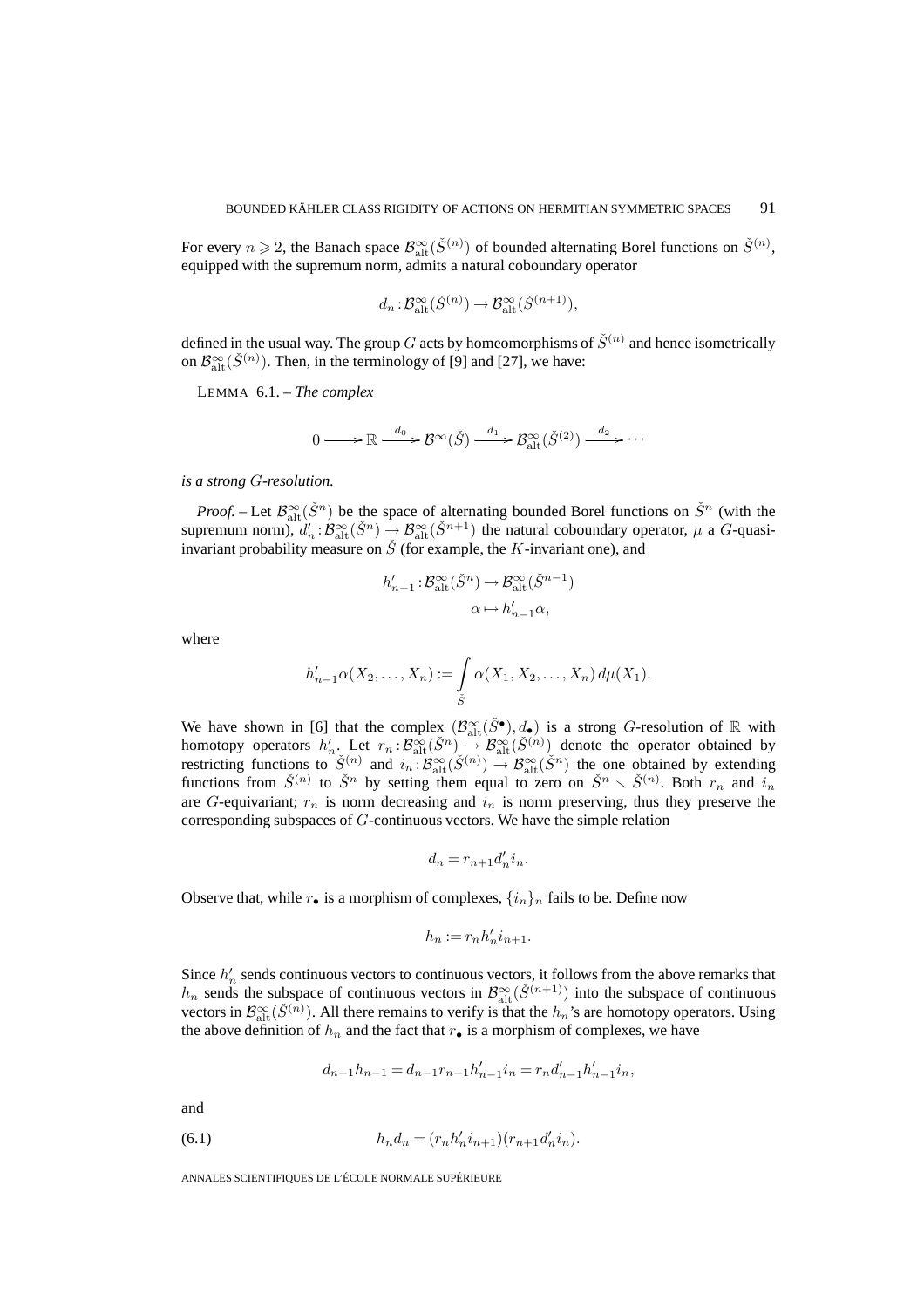Let  $\alpha \in \mathcal{B}^{\infty}_{\mathrm{alt}}(\check{S}^{n+1})$  and define  $\alpha':=i_{n+1}r_{n+1}\alpha$ . Then

$$
\alpha'(X_1,\ldots,X_{n+1}) = \begin{cases} \alpha(X_1,\ldots,X_{n+1}) & \text{if } (X_1,\ldots,X_{n+1}) \in \check{S}^{(n+1)}, \\ 0 & \text{otherwise.} \end{cases}
$$

Observe that if  $(X_2, \ldots, X_{n+1}) \in \check{S}^{(n)}$ , then

$$
\mu\big\{X_1 \in \check{S}: (X_1, \dots, X_{n+1}) \notin \check{S}^{(n+1)}\big\} = 0
$$

and hence, for all  $(X_2,...,X_{n+1}) \in \check{S}^{(n)}$ ,

$$
\int_{\tilde{S}} \alpha'(X_1, X_2, \dots, X_{n+1}) d\mu(X_1) = \int_{\tilde{S}} \alpha(X_1, X_2, \dots, X_{n+1}) d\mu(X_1).
$$

This implies that  $r_n h'_n i_{n+1}r_{n+1} = r_n h'_n$  which, together with (6.1), shows that

$$
h_{n+1}d_{n+1} = r_n h'_n d'_n i_n,
$$

and hence

$$
d_{n-1}h_{n-1} + h_nd_n = r_n(d'_{n-1}h'_{n-1} + h'_nd'_n)i_n = r_n i_n = Id_{\mathcal{B}^{\infty}_{\text{alt}}(\check{S}^{(n)})}.
$$

This concludes the proof of the lemma.  $\Box$ 

Applying now [9, Proposition 1.5.2] we obtain a canonical map

(6.2) 
$$
H^{\bullet}\big(\mathcal{B}_{\mathrm{alt}}^{\infty}(\check{S}^{(\bullet)})^G\big) \to H^{\bullet}_{\mathrm{cb}}(G,\mathbb{R})
$$

from the cohomology of the complex  $(\mathcal{B}^\infty_{\rm alt}(\check{S}^{(\bullet)})^G,d_\bullet)$  into the bounded continuous cohomology of G. In particular the function considered in Section 5.2

$$
\beta_G : \check{S}^{(3)} \to [-\pi p, \pi p]
$$

is a bounded, alternating, G-invariant cocycle on  $\check{S}^{(3)}$  (see Lemma 5.4), and thus defines a class  $[\beta_G] \in \mathrm{H}^2(\mathcal{B}^\infty_{\mathrm{alt}}(\check{S}^{(\bullet)})^G).$ 

LEMMA 6.2. – *Under the map* (6.2), the class  $[\beta_G]$  corresponds to the class  $\kappa_G^{\rm b} \in H^2_{\rm cb}(G,{\mathbb R}).$ 

*Proof. –* We consider the morphisms of complexes

$$
\mathcal{B}^{\infty}_{\mathrm{alt}}(\check{S}^{(\bullet)}) \to L^{\infty}(\check{S}^{\bullet}) \to L^{\infty}(G^{\bullet}),
$$

where the first one is obtained by considering a function on  $\check{S}^{(n)}$  as a class in  $L^{\infty}(\check{S}^n)$  (recall that  $\check{S}^n \setminus \check{S}^{(n)}$  is a null set) and the second is obtained by realizing  $\check{S}$  as a homogeneous space of G by means of choosing a basepoint  $b \in \check{S}$ . The composed morphism

$$
\mathcal{B}^{\infty}_{\mathrm{alt}}(\check{S}^{(\bullet)}) \to L^{\infty}(G^{\bullet})
$$

extends the identity and it follows then from Lemma 6.1 and [9, Proposition 1.5.2] that it implements the canonical map (6.2) in cohomology. What is left to be shown is that

$$
\overline{c}(g_1,g_2,g_3):=\beta_G(g_1b,g_2b,g_3b)
$$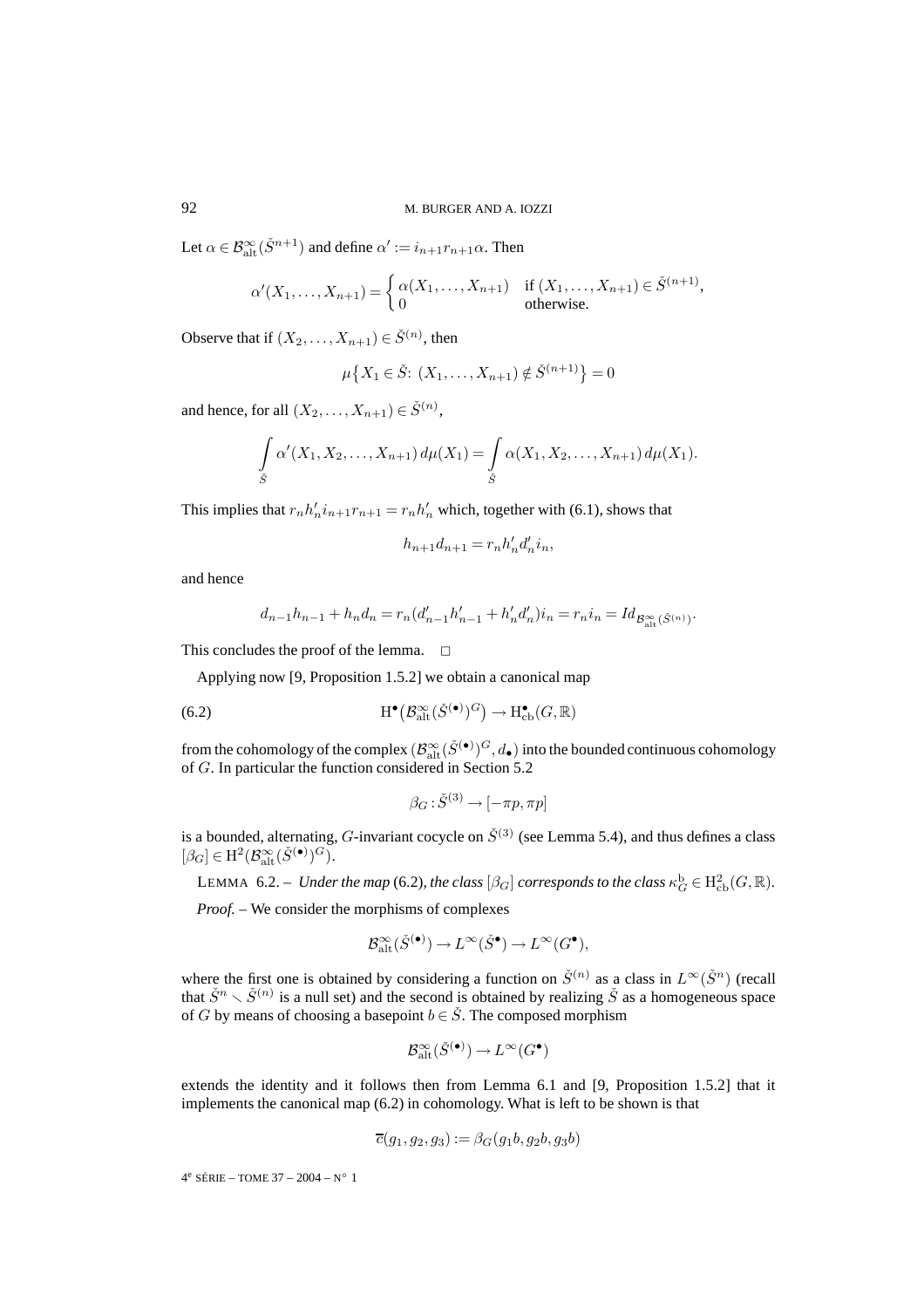is cohomologous to  $c_G$  in  $L^\infty(G^{\bullet})$ . Define for all 4-tuples  $t_1, t_2, t_3, t_4$  of pairwise transverse elements in  $\overline{\mathcal{X}^b}$ 

$$
\Box(t_1, t_2, t_3, t_4) := \beta_G(t_1, t_2, t_3) + \beta_G(t_3, t_4, t_1).
$$

When  $t_i \in \mathcal{X}^b$ , this coincides with the integral of the Kähler class  $\omega$  over an oriented quadrilateral with vertices  $t_1, t_2, t_3, t_4$  and geodesic sides. Given now two triangles in  $\mathcal{X}^b$  with vertices  $x_1, x_2, x_3$  and  $y_1, y_2, y_3$ , and applying Stokes theorem to the geodesic prism with the triangles as bases, we obtain a relation involving the integral of  $\omega$  over two triangles and three quadrilaterals, namely

(6.3) 
$$
\beta_G(y_1, y_2, y_3) = \beta_G(x_1, x_2, x_3) + \Box(y_1, y_2, x_2, x_1) \n+ \Box(y_2, y_3, x_3, x_2) + \Box(y_3, y_1, x_1, x_3).
$$

Using repeatedly the cocycle identity for  $\beta_G$ , one checks that this relation extends to all 6-tuples of pairwise transverse points in  $\mathcal{X}^b$ .

Denoting by  $0 \in \mathcal{X}^b$  the origin in the ball model of X, and setting  $y_i := g_i 0$ ,  $x_i := g_i b$  and

(6.4) 
$$
\gamma(g,h) := \Box(gb, hb, h0, g0),
$$

we obtain from (6.3) for all  $g_1, g_2, g_3$  such that  $g_1b, g_2b, g_3b$  are pairwise transverse, that

(6.5) 
$$
c_G(g_1, g_2, g_3) = \overline{c}(g_1, g_2, g_3) + d\gamma(g_1, g_2, g_3).
$$

Since for almost every  $(q_1, q_2) \in G^2$ ,  $q_1b, q_2b$  are transverse and

$$
\big|\gamma(g_1,g_2)\big|\leqslant 2\pi p,
$$

we deduce that  $\gamma$  defines a G-invariant cochain in  $L^{\infty}(G^2)$ , and since (6.5) holds almost everywhere, we deduce that  $c_G$  and  $\overline{c}$  are cohomologous.  $\Box$ 

#### **7. Boundary maps**

We begin by recalling how to construct, from a presentation of a finitely generated group, a Poisson boundary with useful ergodicity properties. The statement was proven in [8, Theorem 3 and Section 2.5] and it can be proven in greater generality, namely for all compactly generated groups, using [8, Theorem 3 and Section 2.5] together with [23] (see [9, Theorem 6]). We recall its proof here in this simpler case for sake of completeness.

PROPOSITION 7.1 [8]. – *Let* Γ *be a finitely generated group,* S *a finite generating set and* (B,ν) *the Poisson boundary associated to the measure*

$$
\mu := \frac{1}{2|S|} \sum_{s \in S} (\delta_s + \delta_{s^{-1}}).
$$

*Then the diagonal action of* Γ *on* B × B *is ergodic and the* Γ*-action on* B *is amenable.*

*Proof.* – Let  $\mathbb{F}_S$  be the free group on the set  $S$ ,  $\rho : \mathbb{F}_S \to \Gamma$  the associated presentation of  $\Gamma$ ,  $T_S$ the Cayley graph of  $\mathbb{F}_S$  relative to S and  $\mathcal{T}_s(\infty)$  the boundary of  $\mathcal{T}_S$ . Then  $\mathcal{T}_S(\infty)$  consists of all reduced words of infinite length and carries a natural  $\mathbb{F}_S$ -quasi-invariant measure  $\overline{m}$  defined by  $\overline{m}(C(x)) := (2r(2r-1)^{n-1})^{-1}$ , where  $r = |S|$ , n is the length of x, and  $C(x)$  consists of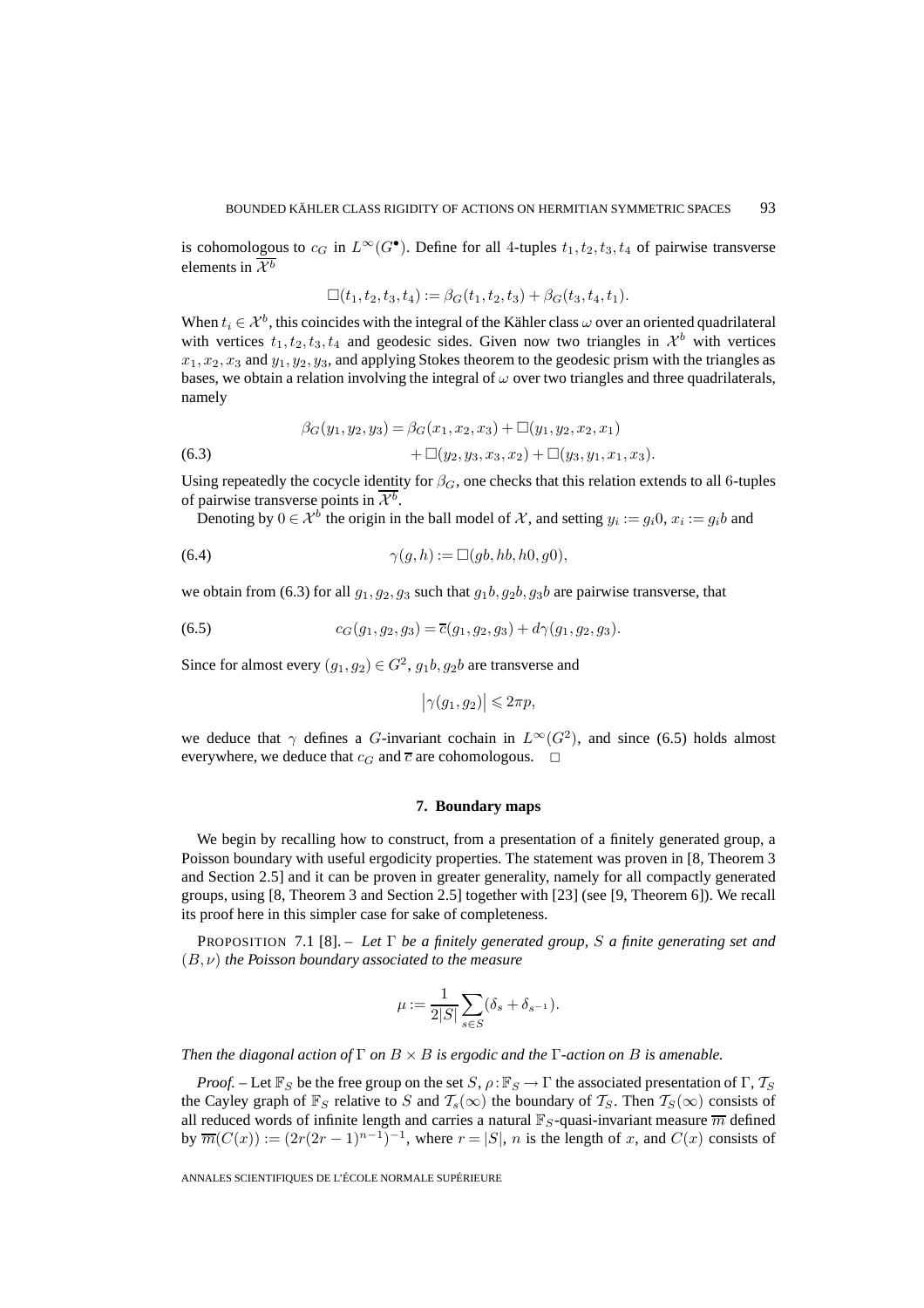all infinite reduced words starting with x. It is a classical fact that  $(\mathcal{T}_S(\infty), \overline{m})$  is the Poisson boundary for the probability measure on  $\mathbb{F}_S$ 

$$
m := \frac{1}{2|S|} \sum_{s \in S} (\delta_s + \delta_{s^{-1}}) \in \mathcal{M}^1(\mathbb{F}_S).
$$

Moreover the  $\mathbb{F}_S$ -action on  $\mathcal{T}_S(\infty)$  is amenable, and the  $\mathbb{F}_S$ -action on  $\mathcal{T}_S(\infty) \times \mathcal{T}_S(\infty)$  is ergodic. Let  $N = \ker \rho$  and  $(B, \nu)$  be the point realization of the measure algebra associated to the subalgebra  $L^{\infty}(T_S(\infty))^N$  of N-invariant functions in  $L^{\infty}(T_S(\infty))$ . That is,  $(B, \nu)$  is a standard measure space equipped with a measurable map  $p : T_s(\infty) \to B$  such that  $p_*(\overline{m}) = \nu$ and the pull-back via p identifies  $L^{\infty}(B,\nu)$  with  $L^{\infty}(\mathcal{T}_S(\infty))^N$ . Then  $\mathbb{F}_S$  acts on B, and this action factors via  $\rho: \mathbb{F}_S \to \Gamma$ . Using now that the pull-back via  $\rho$  identifies  $\mu = \rho_*(m)$ -harmonic bounded functions on  $\Gamma$  with N-invariant m-harmonic bounded functions on  $\mathbb{F}_S$ , we deduce that  $(B, \nu)$  is a Poisson boundary for  $(\Gamma, \mu)$ . Since  $\mathbb{F}_S$  acts ergodically on  $\mathcal{T}_S(\infty) \times \mathcal{T}_S(\infty)$ , we deduce that  $\Gamma$  acts ergodically on  $B \times B$ . The amenability of the Γ-action on B follows from a general result in [35], but can also be deduced directly by using the characterization of amenable actions given in [9]. We follow this last approach and we shall thus prove that the Banach Γ-module  $L^{\infty}(B,\nu)$  is relatively injective. To this end, let A, B be Banach Γmodules,  $i: A_1 \to A_2$  an admissible injective Γ-morphism (see [9]) and  $\alpha: A_1 \to L^{\infty}(B, \nu)$ a Γ-morphism. Let  $j: L^{\infty}(B, \nu) \to L^{\infty}(T_S(\infty))$  be the injection given by the pull-back via  $p: T_S(\infty) \to B$ . Considering  $A_1, A_2$  as Banach  $\mathbb{F}_S$ -modules via  $\rho: \mathbb{F}_S \to \Gamma$ , and  $i, j \circ \alpha$  as  $\mathbb{F}_S$ morphisms, the amenability of the  $\mathbb{F}_{S}$ -action on  $\mathcal{T}_{S}(\infty)$  implies that  $L^{\infty}(\mathcal{T}_{S}(\infty))$  is relatively injective and hence there exists an  $\mathbb{F}_S$ -morphism  $\beta: A_2 \to L^\infty(\mathcal{T}_S(\infty))$  extending  $j \circ \alpha$ . Since the N-action on  $A_2$  is trivial,  $\beta(A_2) \subset j(L^{\infty}(B,\nu)) = L^{\infty}(\mathcal{T}_S(\infty))^N \subset L^{\infty}(\mathcal{T}(\infty))$ , and hence  $(j|_{L^{\infty}(\mathcal{T}(\infty))^N})^{-1} \circ \beta : A_2 \to L^{\infty}(B,\nu)$  is a  $\Gamma$ -morphism extending  $\alpha$ .  $\Box$ 

Let now Γ be a finitely generated group,  $\pi : \Gamma \to SU(V, \langle \cdot, \cdot \rangle)$  a representation, and  $(B, \nu)$  a Poisson boundary of  $\Gamma$  as in Proposition 7.1. Our objective is to prove:

PROPOSITION 7.2. – *Assume that* π(Γ) *is Zariski dense. Then there exists a* Γ*-equivariant measurable map*

$$
\varphi:B\to \operatorname{Is}_{\langle \cdot\,,\,\cdot\rangle}
$$

*such that for almost all*  $b_1, b_2 \in B$ ,  $\varphi(b_1)$  *and*  $\varphi(b_2)$  *are transverse.* 

The proof of Proposition 7.2 is based on the following fact, whose proof we postpone.

THEOREM 7.3. – *Let* **G** *be a connected semisimple group defined over* R*,* **P** *a minimal parabolic subgroup defined over*  $\mathbb R$  *and*  $T : \Lambda \to \mathbf{G}(\mathbb R)$  *a homomorphism of a group*  $\Lambda$  *with Zariski dense image. Then the*  $\Lambda$ -action on  $\mathbf{G}(\mathbb{R})/\mathbf{P}(\mathbb{R})$  *is mean proximal.* 

We present first the proof of Proposition 7.2 assuming Theorem 7.3.

*Proof of Proposition 7.2.* – Let G be the complexification of  $SU(V, \langle \cdot, \cdot \rangle)$  as described in Section 3.2. In particular, we identify  $SU(V, \langle \cdot, \cdot \rangle)$  with  $\mathbf{G}(\mathbb{R})$  and Is<sub>*i*, ...</sub>, with Is<sub>F</sub>( $\mathbb{R}$ ). Pick a basepoint  $b \in \text{Is}_F(\mathbb{R})$ ; then  $\mathbf{Q} = \text{Stab}_{\mathbf{G}}(b)$  is an  $\mathbb{R}$ -parabolic subgroup of **G**, since  $\text{Is}_F$  is a projective variety and **G** is transitive. Let **P** be a minimal parabolic subgroup of **G** defined over R and contained in **Q**. Then we have an equivariant surjection

$$
\mathbf{G}(\mathbb{R})/\mathbf{P}(\mathbb{R}) \to \mathbf{G}(\mathbb{R})/\mathbf{Q}(\mathbb{R}) = \mathrm{Is}_{\langle \cdot, \cdot \rangle}.
$$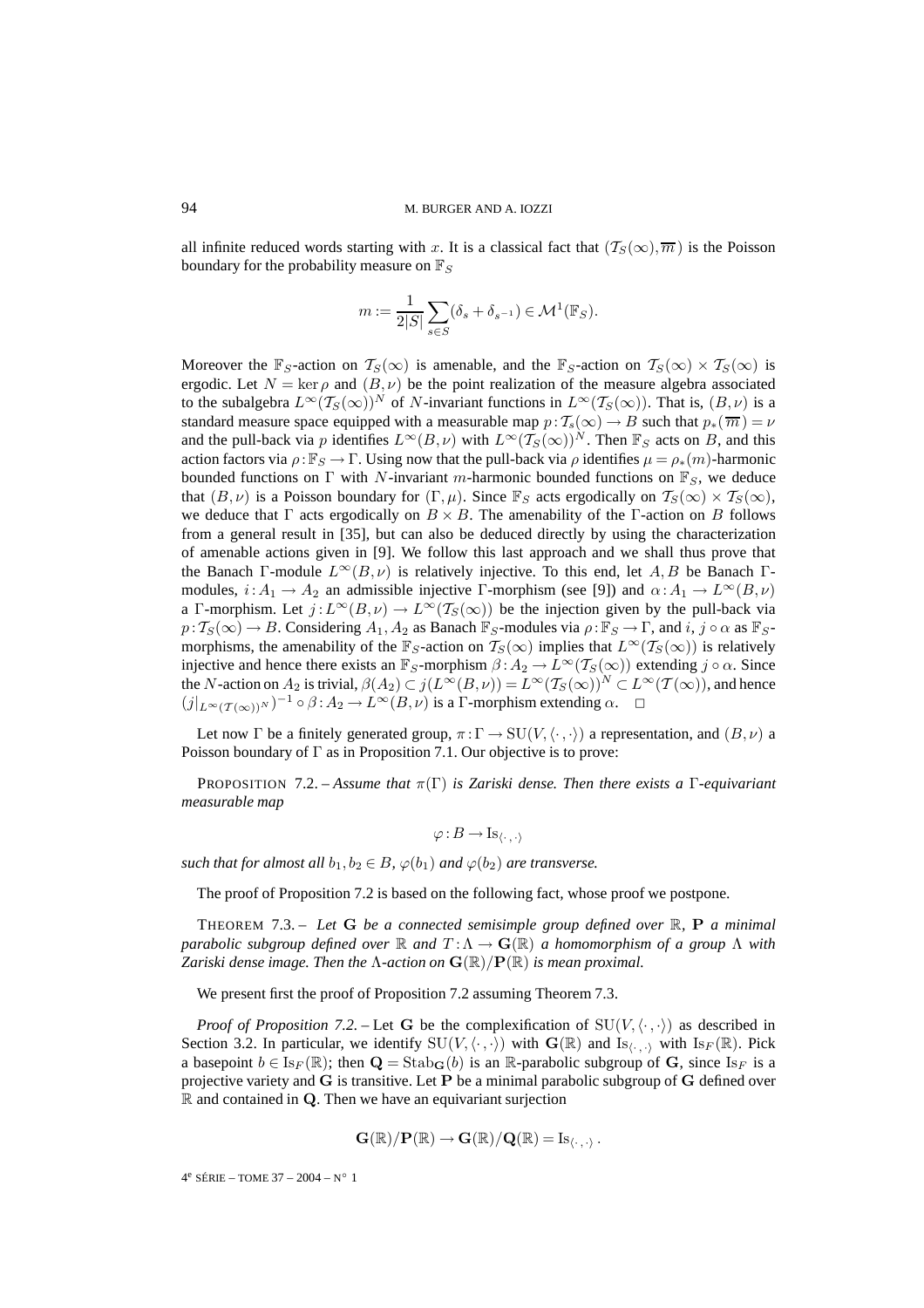Since the action of  $\Gamma$  on B is amenable, there exists a  $\Gamma$ -equivariant measurable map

$$
\varphi \colon B \to \mathcal{M}^1(\mathbf{G}(\mathbb{R})/\mathbf{P}(\mathbb{R})).
$$

Since the Γ-action on  $\mathbf{G}(\mathbb{R})/\mathbf{P}(\mathbb{R})$  is mean proximal,  $\nu$  is  $\mu$ -stationary, and supp  $\mu$  generates Γ (see Proposition 7.1 and Theorem 7.3), [24, Corollary 2.10, p. 201] implies that for almost all  $b \in B$ ,  $\varphi(b)$  is a Dirac measure, thus providing a Γ-equivariant measurable map into  $\mathbf{G}(\mathbb{R})/\mathbf{P}(\mathbb{R})$ , whose composition with the projection  $\mathbf{G}(\mathbb{R})/\mathbf{P}(\mathbb{R}) \to \mathbf{G}(\mathbb{R})/\mathbf{Q}(\mathbb{R})$  gives a Γ-equivariant measurable map

$$
\varphi:B\to \mathrm{Is}_{\langle \cdot\,,\cdot\rangle}\,.
$$

We are left to show that the images under  $\varphi$  of almost every two points in B are transverse. To this purpose, observe that the Γ-invariant measurable map

$$
B \times B \to \mathbb{N}
$$
  

$$
(b_1, b_2) \mapsto \dim(\varphi(b_1) \cap \varphi(b_2))
$$

is essentially constant, since  $\Gamma$  acts ergodically on  $B \times B$ . Assume that this constant is nonzero, and let  $\text{Ess}\operatorname{Im}(\varphi) \subset \text{Is}_{\langle \cdot,\cdot \rangle}$  be the essential image of  $\varphi$ . Then  $\text{Ess}\operatorname{Im}(\varphi)$  is closed and  $\pi(\Gamma)$ -invariant. For every  $x \in Is_F = \mathbf{G}/\mathbf{P}$ , denoting by  $\text{nt}(x)$  the set of  $y \in \mathbf{G}/\mathbf{Q}$  which are non-transverse to x (see Section 3), we have for almost all  $b_1 \in B$  that  $\varphi(b_2) \in \text{nt}(\varphi(b_1))$ for almost every  $b_2 \in B$ . Since  $\text{nt}(x)$  is Zariski-closed, and hence Hausdorff-closed, we have Ess Im( $\varphi$ ) ⊂ nt( $\varphi(b_1)$ ) for almost all  $b_1$ , and hence for some fixed  $b_1 \in B$ . Since Ess Im( $\varphi$ ) is  $\pi(\Gamma)$ -invariant, we have the inclusion

$$
\mathrm{Ess}\,\mathrm{Im}(\varphi)\subset \bigcap_{\gamma\in\Gamma}\pi(\gamma)\mathrm{nt}\big(\varphi(b_1)\big):=L.
$$

Since  $\text{nt}(\varphi(b_1))$  is a proper Zariski closed subset of  $\mathbf{G}/\mathbf{P}$ , L is a proper, non-void,  $\pi(\Gamma)$ -invariant Zariski closed subset of **G**/**Q** which contradicts the Zariski density of  $\pi(\Gamma)$ in  $G$ .  $\Box$ 

We now turn to the proof of Theorem 7.3. We may clearly replace  $\Lambda$  by its image  $T(\Lambda)$ , so that now  $\Lambda$  is a Zariski dense subgroup of  $\mathbf{G}(\mathbb{R})$ . We intend to show that the  $\Lambda$ -action on  $\mathbf{G}(\mathbb{R})/\mathbf{P}(\mathbb{R})$ is mean proximal by verifying the hypotheses of [24, Proposition 2.13, p. 201]. This will rely in an essential way on the following

THEOREM 7.4 [3,29]. – If  $\Lambda$  *is a Zariski dense subgroup of*  $\mathbf{G}(\mathbb{R})$ *, then*  $\Lambda$  *contains an* R*-regular element.*

We shall need the existence, shown in [30], of a representation  $\rho : \mathbf{G} \to \mathrm{GL}(W)$ , defined over R, with the following properties:

- (a) An element  $g \in \mathbf{G}(\mathbb{R})$  is  $\mathbb{R}$ -regular if and only if  $\rho(g)|_{W(\mathbb{R})}$  has a unique eigenvalue  $\lambda_g$ of maximal modulus which occurs with multiplicity one. Let  $x<sub>q</sub>$  be the corresponding eigenline in the real points  $\mathbb{P}W(\mathbb{R})$  of the projective space  $\mathbb{P}W$ ;
- (b) there is  $x_0 \in \mathbb{P}W(\mathbb{R})$  such that  $\mathbf{P} = \text{Stab}_{\mathbf{G}}(x_0)$  is a minimal parabolic subgroup defined over  $\mathbb{R}, \{\rho(q)x_0: q \in \mathbf{G}\}\$  spans W, and for any  $\mathbb{R}$ -regular element  $p \in \mathbf{P}(\mathbb{R}), x_p = x_0$ .

Identifying  $\mathbf{G}/\mathbf{P}$  with  $\rho(\mathbf{G})x_0 \subset \mathbb{P}W$ , and, analogously,  $\mathbf{G}(\mathbb{R})/\mathbf{P}(\mathbb{R})$  with  $\rho(\mathbf{G}(\mathbb{R}))x_0 \subset \mathbb{P}W$ , we deduce from (b) and the fact that every R-regular element  $g \in \mathbf{G}(\mathbb{R})$  is conjugate to one in  $P(\mathbb{R})$ , that  $x_q \in \mathbf{G}(\mathbb{R})/P(\mathbb{R})$ . Finally, let  $W_q \subset W$  be the sum of all eigenspaces of  $\rho(g)$ corresponding to eigenvalues of modulus less than  $\lambda_q$ .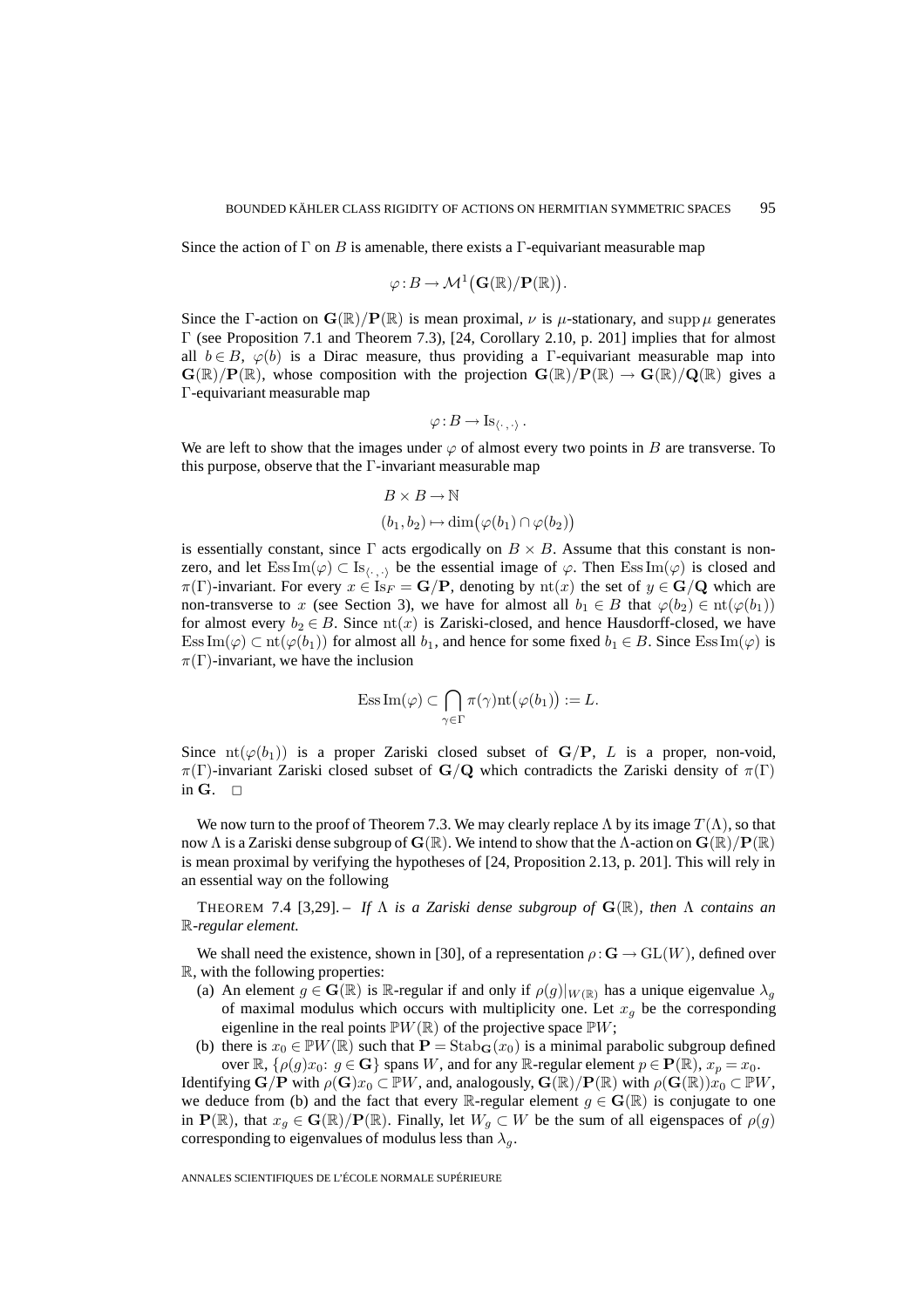LEMMA 7.5. –  $\Lambda$  *acts strongly proximally on*  $\mathbf{G}(\mathbb{R})/\mathbf{P}(\mathbb{R})$ *.* 

*Proof.* – (Compare with the proof of [24, Theorem 3.7, p. 205].) Let  $\lambda \in \Lambda$  be an Rregular element (see Theorem 7.4). Then  $\rho(\lambda)$  attracts  $\mathbf{G}(\mathbb{R})/\mathbf{P}(\mathbb{R}) \setminus \mathbb{P}W_{\lambda}(\mathbb{R})$  towards  $x_{\lambda}$ . For  $x \in \mathbf{G}(\mathbb{R})/\mathbf{P}(\mathbb{R})$  define

$$
\mathbf{G}_x := \{ h \in \mathbf{G} : \, \rho(h)x \in \mathbb{P}W_\lambda \cap \mathbf{G}/\mathbf{P} \}.
$$

Since  $\mathbb{P}W_{\lambda} \cap \mathbf{G}/\mathbf{P}$  is a proper Zariski closed subset of  $\mathbf{G}/\mathbf{P}$ , the set  $\mathbf{G}_x$  is a proper Zariski closed subset of **G**, and hence, since  $\overline{\Lambda}^Z = G$ , for  $y, z \in G(\mathbb{R})/P(\mathbb{R})$  fixed, there exists  $\mu \in \Lambda$ with  $\rho(\mu)y \notin \mathbb{P}W_\lambda$  and  $\rho(\mu)z \notin \mathbb{P}W_\lambda$ . Thus

$$
\lim_{n \to \infty} \rho(\lambda^n \mu) y = x_\lambda
$$

and

$$
\lim_{n \to \infty} \rho(\lambda^n \mu) z = x_\lambda,
$$

which proves that  $\Lambda$  acts proximally on  $\mathbf{G}(\mathbb{R})/\mathbf{P}(\mathbb{R})$ . To deduce that  $\Lambda$  acts strongly proximally, we proceed to show that every point in  $\mathbf{G}(\mathbb{R})/\mathbf{P}(\mathbb{R})$  has a contractible neighborhood; the lemma will then follow from [24, Proposition 1.6(a), p. 196]. Since  $\rho(\mu)W_{\lambda} = W_{\mu\lambda\mu^{-1}}$ , the subvariety of **G**/**P**

$$
\bigg(\bigcap_{\mu\in\Lambda}\rho(\mu)\mathbb{P} W_\lambda\bigg)\cap\mathbf{G}/\mathbf{P}
$$

is Λ-invariant and hence **G**-invariant. It is also properly contained in **G**/**P** and hence void. This implies that

$$
\bigcup_{\mu \in \Lambda} \rho(\mu) \mathbb{P} W_{\lambda}^c \supset \mathbf{G}/\mathbf{P},
$$

and hence that every point in  $\mathbf{G}(\mathbb{R})/P(\mathbb{R})$  is contained in the contractible open set

$$
\mathbf{G}(\mathbb{R})/\mathbf{P}(\mathbb{R})\setminus \mathbb{P}W_{\mu\lambda\mu^{-1}},
$$

for some  $\mu$ .  $\Box$ 

Let d be a distance on  $\mathbb{P}W(\mathbb{R})$  and define (see [24, p. 203])  $\Psi_{\varepsilon}$  to be the family of subsets of  $\mathbb{P}W(\mathbb{R})$  of the form

$$
W'(\varepsilon) := \{ x \in \mathbb{P}W(\mathbb{R}) : d(x, \mathbb{P}W'(\mathbb{R})) > \varepsilon \},
$$

where  $W' \in \mathrm{Gr}_{m-1}(W)$  is defined over  $\mathbb R$  for  $m = \dim W$ . In view of [24, Lemma 3.2, p. 203], in order to verify [24, Proposition 2.13(b)], we need only to show the following

LEMMA 7.6. – *There exists*  $\varepsilon > 0$  *such that for every*  $W'(\varepsilon) \in \Psi_{\varepsilon}$ ,

$$
\rho(\Lambda)(W'(\varepsilon) \cap \mathbf{G}(\mathbb{R})/\mathbf{P}(\mathbb{R})) = \mathbf{G}(\mathbb{R})/\mathbf{P}(\mathbb{R}).
$$

*Proof.* – For every  $W'(\mathbb{R}) \in \mathrm{Gr}_{m-1}(W(\mathbb{R})), x \in \mathbf{G}(\mathbb{R})/\mathbf{P}(\mathbb{R})$ , define

$$
f(x, W'(\mathbb{R})) = \sup_{\lambda \in \Lambda} d(\rho(\lambda)x, \mathbb{P}W'(\mathbb{R}) \cap \mathbf{G}(\mathbb{R})/\mathbf{P}(\mathbb{R})).
$$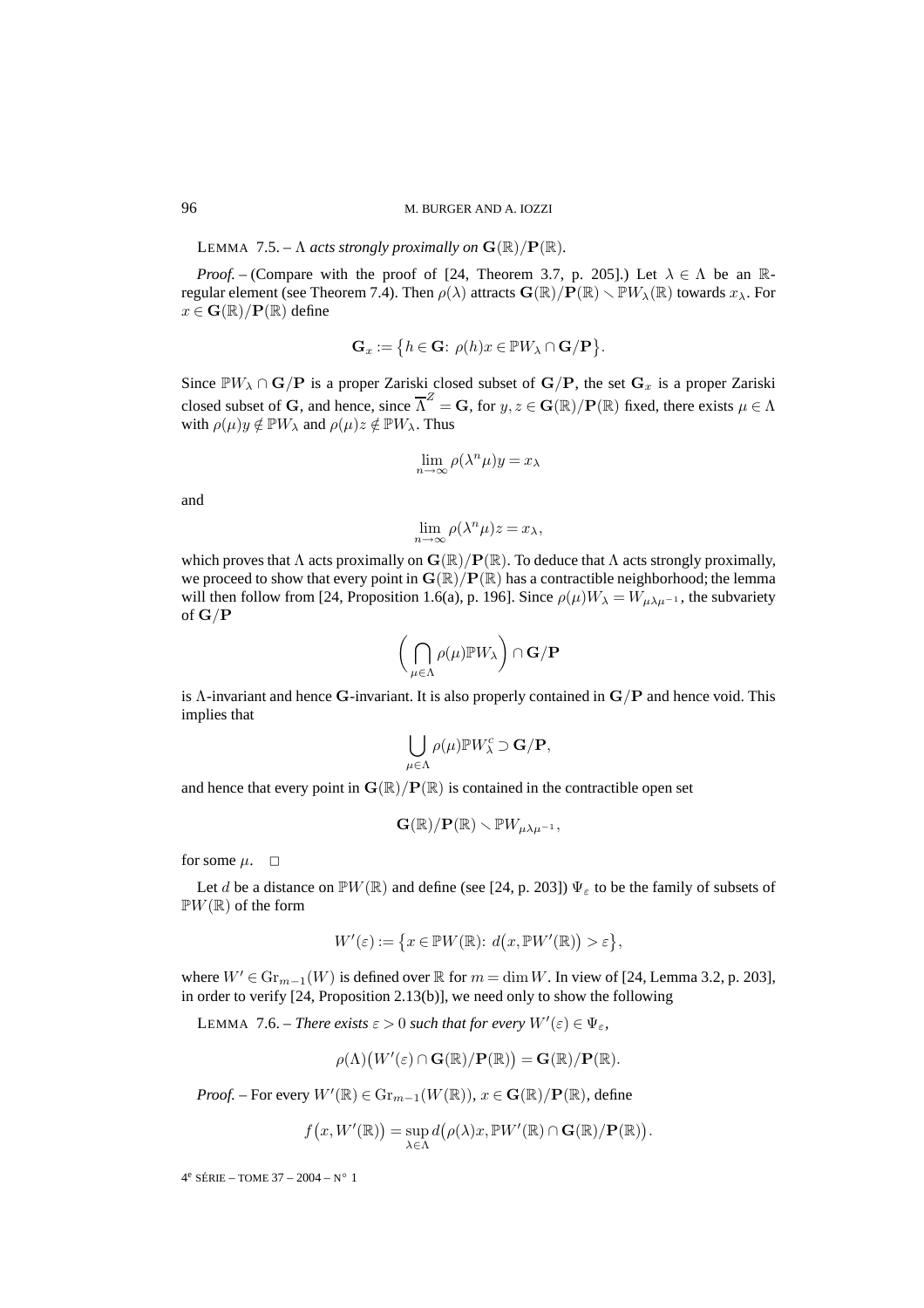If  $f(x, W'(\mathbb{R}))$  were to vanish, then we would have that  $\rho(\Lambda)x \subset \mathbb{P}W' \cap \mathbf{G}/\mathbf{P}$ , and hence  $\rho(\mathbf{G})x \subset \mathbb{P}W' \cap \mathbf{G}/\mathbf{P}$ , which would imply that  $\mathbb{P}W' \supset \mathbf{G}/\mathbf{P}$  and hence

$$
W' \supset \{ \rho(g)x_0 : g \in \mathbf{G} \}.
$$

Since the latter spans  $W$  we would obtain a contradiction. The lower semicontinuous function f is hence positive on the compact space  $\mathbf{G}(\mathbb{R})/\mathbf{P}(\mathbb{R}) \times \mathrm{Gr}_{m-1}(W(\mathbb{R}))$  and thus there exists  $\varepsilon > 0$  such that  $f(x, W'(\mathbb{R})) > \varepsilon$  for all  $x \in \mathbf{G}(\mathbb{R})/\mathbf{P}(\mathbb{R})$  and  $W'(\mathbb{R}) \in \mathrm{Gr}_{m-1}(W(\mathbb{R}))$ . This implies the lemma.  $\square$ 

#### **8. A formula for the bounded Kähler class of a representation**

Let  $\Gamma$  be a finitely generated group and  $(B, \nu)$  the Poisson boundary given in Proposition 7.1. Then the complex

$$
\mathbb{R}\longrightarrow L^{\infty}(B)\xrightarrow{d}L_{\mathrm{alt}}^{\infty}(B^{2})\xrightarrow{d}\cdots,
$$

is a relatively injective resolution of  $\mathbb R$  and hence the bounded cohomology  $H_b^{\bullet}(\Gamma,\mathbb R)$  is canonically isomorphic to the cohomology of the non-augmented subcomplex of invariants  $(L_{\text{alt}}^{\infty}(B^{\bullet})^{\Gamma}, d_{\bullet}).$  Together with the ergodicity of the Γ-action on  $B \times B$ , this yields an isomorphism of Banach spaces

$$
H^2_{\text{b}}(\Gamma,\mathbb{R}) \stackrel{\simeq}{\to} \mathcal{Z}L_{\text{alt}}^{\infty}(B^3)^{\Gamma},
$$

where the right-hand side is the space of Γ-invariant, alternating, essentially bounded cocycles on  $B^3$ . Let now  $\pi : \Gamma \to G = SU(V, \langle \cdot, \cdot \rangle)$  be a representation with Zariski dense image,

$$
\varphi:B\to \operatorname{Is}_{\langle \cdot\,,\,\cdot\rangle}
$$

the Γ-equivariant map given by Proposition 7.2 and  $\psi$  its composition with  $E: Is_{\langle \cdot, \cdot \rangle} \to \check{S}$ . Then it follows from Proposition 7.2 that for almost every  $(b_1, b_2, b_3) \in B^3$ ,  $\psi(b_1), \psi(b_2), \psi(b_3)$  are pairwise transverse and hence

$$
\psi_3^* \beta_G(b_1, b_2, b_3) := \beta_G(\psi(b_1), \psi(b_2), \psi(b_3))
$$

is a well defined element in  $\mathcal{Z}L_{\text{alt}}^{\infty}(B^3)^{\Gamma}$ .

THEOREM 8.1. – *Under the isomorphism*

$$
H^2_b(\Gamma,\mathbb{R}) \stackrel{\simeq}{\rightarrow} \mathcal{Z}L^\infty_{\mathrm{alt}}(B^3)^{\Gamma},
$$

 $\pi^*(\kappa_G^{\rm b})$  *corresponds to*  $\psi_3^*\beta_G$ .

*Proof.* – We shall use the resolution defined in Section 6 on the Shilov boundary  $\check{S}$ . Let

$$
\psi^n:B^n\to \check S^n
$$

be the *n*th Cartesian product of the map  $\psi$ . Since  $\psi(b_1), \psi(b_2)$  are transverse for almost every  $(b_1, b_2) \in B^2$ , we deduce that  $\psi^n(b_1, \ldots, b_n) \in \check{S}^{(n)}$  for almost every  $(b_1, \ldots, b_n) \in B^n$ . Thus, for  $f \in \mathcal{B}^{\infty}_{\mathrm{alt}}(\check{S}^{(n)})$ , we define

$$
\psi_n^*(f)(b_1,\ldots,b_n):=f\psi^n(b_1,\ldots,b_n).
$$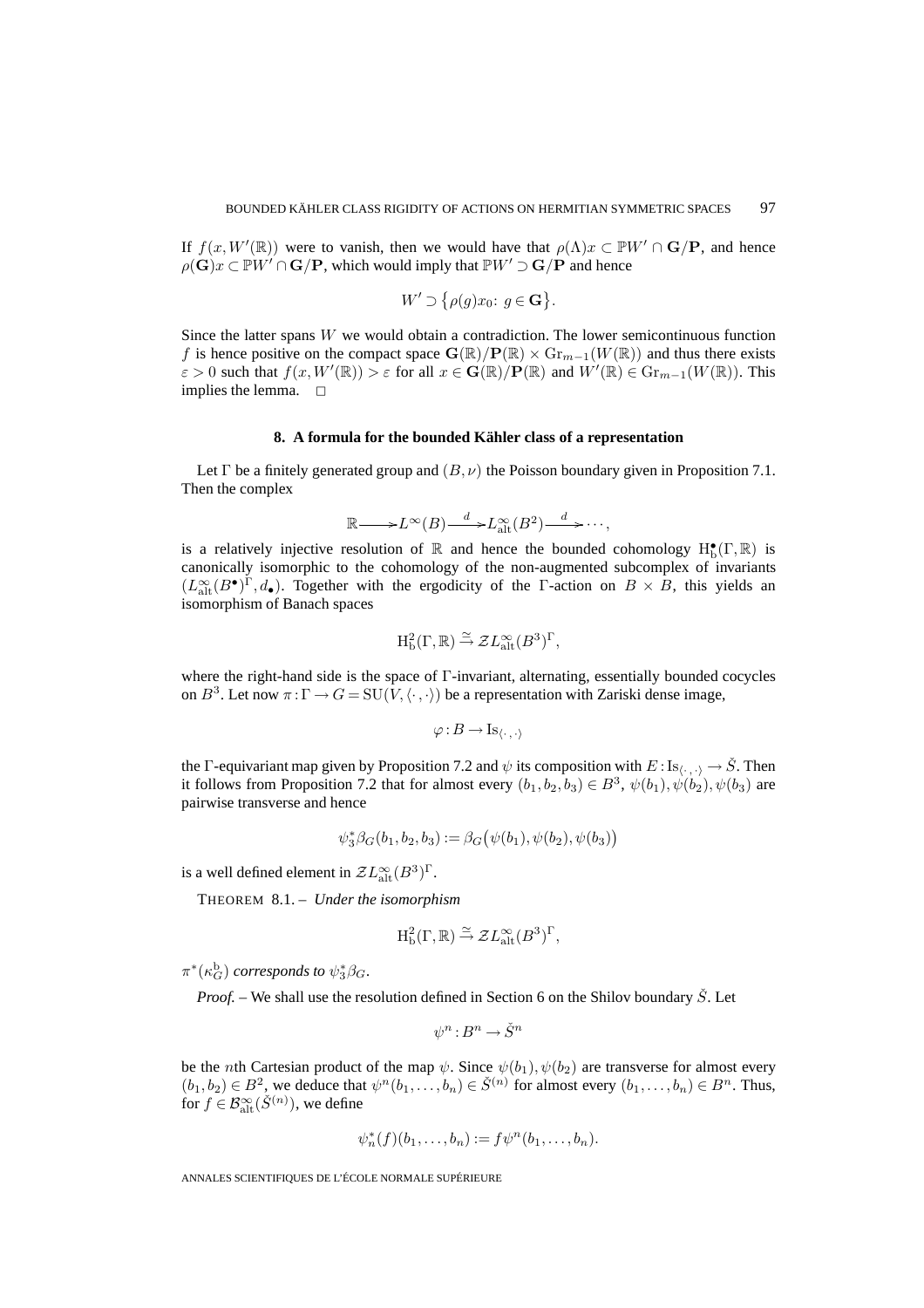and obtain in this way a morphism of complexes

$$
\psi_{\bullet}^* : \mathcal{B}^{\infty}_{\mathrm{alt}}(\check{S}^{(\bullet)}) \to L^{\infty}_{\mathrm{alt}}(B^{\bullet})
$$

extending the identity  $\mathbb{R} \to \mathbb{R}$ . Using that the complex of continuous bounded functions  $C_{\rm b}(G^{\bullet})$ on  $G<sup>n</sup>$ ,  $n \ge 1$ , gives a strong resolution by relatively injective modules, we obtain a morphism of complexes

$$
\alpha_{\bullet}: \mathcal{B}^{\infty}_{\mathrm{alt}}(\check{S}^{(\bullet)}) \to C_{\mathrm{b}}(G^{\bullet}).
$$

Finally, let  $\pi_n : C_b(G^n) \to \ell^{\infty}(\Gamma^n)$  be the morphism of complexes given by the precomposition with  $\pi : \Gamma \to G$ . It follows then from [6, Proposition 1.2] that the diagram in cohomology



commutes. Since by Lemma 6.2,  $H^2\alpha([\beta_G]) = \kappa_G^b$  and  $H^2\psi([\beta_G])$  is represented by  $\psi_3^*\beta_G$ , the theorem is proven.  $\square$ 

# **9. The proofs**

*Proof of Theorems 1.1 and 1.3.* – Let  $\pi_i : \Gamma \to \mathrm{PSU}(V, \langle \cdot, \cdot \rangle_i)$  be homomorphisms with Zariski dense image, and  $\kappa_i^{\rm b}$  the bounded Kähler class of  $\mathrm{PSU}(V,\langle\cdot\,,\cdot\rangle_i)$ . Since

$$
G_i := \mathrm{SU}\big(V, \langle \cdot \, , \cdot \rangle_i\big) \stackrel{a_i}{\to} \mathrm{PSU}\big(V, \langle \cdot \, , \cdot \rangle_i\big)
$$

is a finite central extension of  $PSU(V, \langle \cdot, \cdot \rangle_i)$ , there exist a finite central extension of Γ

 $\tilde{\Gamma} \stackrel{a}{\rightarrow} \Gamma$ ,

and homomorphisms

$$
\tilde{\pi}_i : \tilde{\Gamma} \to \mathrm{SU}(V, \langle \cdot, \cdot \rangle_i)
$$

with Zariski dense image such that  $a_i \tilde{\pi}_i = \pi_i a$ . Assume now that there are  $m_i \in \mathbb{Z}$  not all zero with

$$
\sum_{i=1}^r m_i \pi_i^* \left(\kappa_i^{\mathrm{b}}\right) = 0.
$$

Denoting with  $\tilde{\kappa}_i^{\text{b}}$  the bounded Kähler class of  $\text{SU}(V, \langle \cdot, \cdot \rangle_i)$ , and observing that  $a_i^*(\kappa_i^{\text{b}}) = \tilde{\kappa}_i^{\text{b}}$ , we obtain

(9.1) 
$$
\sum_{i=1}^{r} m_i \tilde{\pi}_i^* (\tilde{\kappa}_i^{\mathrm{b}}) = 0.
$$

Let B be the Poisson boundary associated to a presentation of  $\tilde{\Gamma}$  (see Proposition 7.1) and

$$
\varphi_i:B\to \mathrm{Is}_{F_i}(\mathbb{R})\subset \mathrm{Is}_{F_i}
$$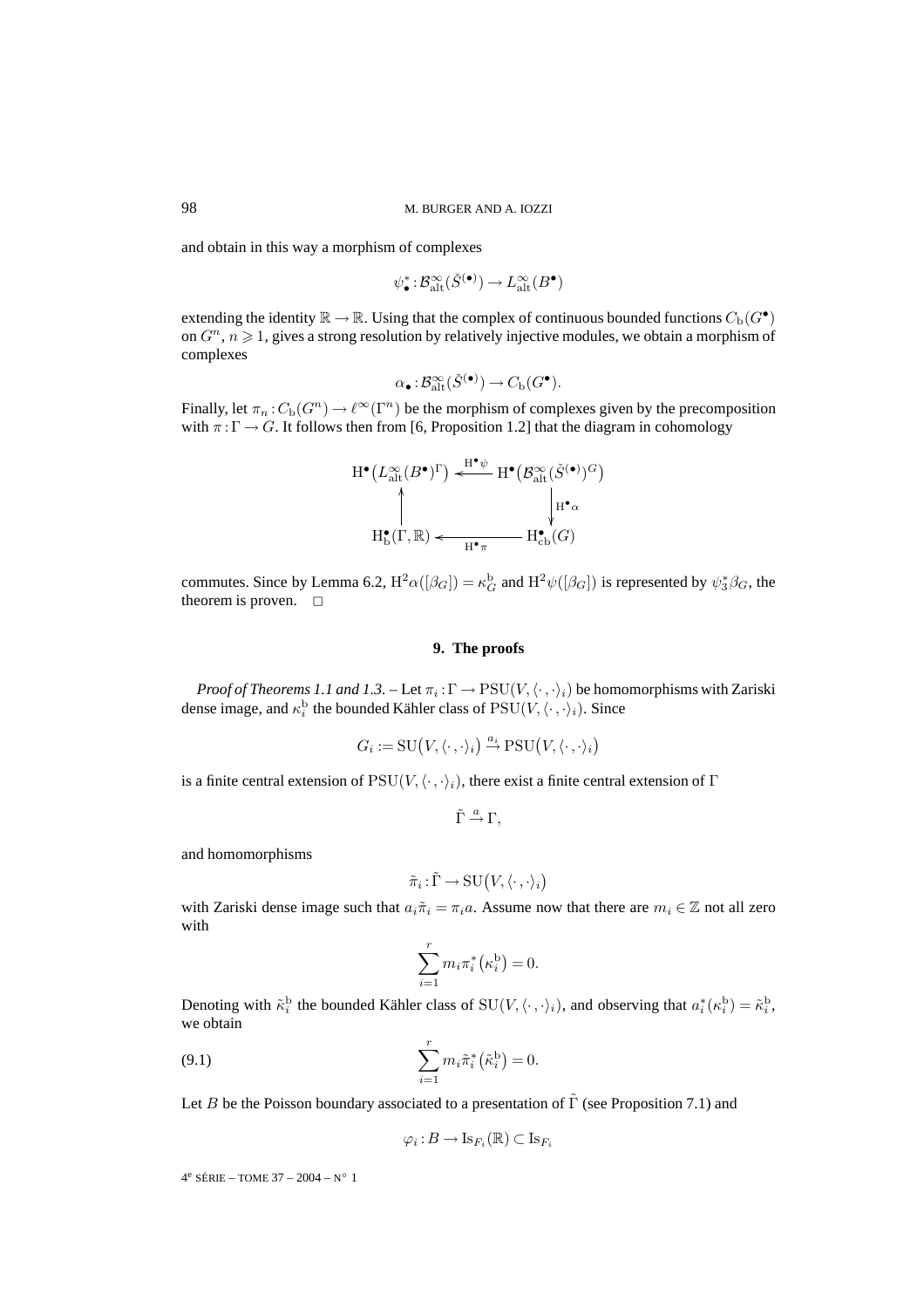the boundary map given by Proposition 7.2. Taking into account Theorem 8.1, (5.6) and (9.1), we obtain that for almost all  $(b_1, b_2, b_3) \in B^3$  and all  $1 \le i \le r$ ,  $(\varphi_i(b_1), \varphi_i(b_2), \varphi_i(b_3)) \in \text{Is}_{F_i}^{(3)}$ and

(9.2) 
$$
\prod_{i=1}^r \langle \varphi_i(b_1), \varphi_i(b_2), \varphi_i(b_3) \rangle_{\mathbb{C}}^{m_i} = [1] \text{ in } \mathbb{C}^\times \setminus A^\times.
$$

Consider now the measurable map

$$
\varphi: B \to \prod_{i=1}^r \text{Is}_{F_i}(\mathbb{R})
$$

$$
b \mapsto (\varphi_i(b))_i,
$$

Γ-equivariant with respect to the representation

$$
\tilde{\pi} : \tilde{\Gamma} \to \prod_{i=1}^r \mathbf{G}_i
$$

$$
\gamma \mapsto (\tilde{\pi}_i(\gamma))_i
$$

,

define  $\Lambda = \tilde{\pi}(\tilde{\Gamma})$  and let  $\mathbf{H} = \overline{\Lambda}^Z$  be the Zariski closure of  $\Lambda$  in  $\prod_{i=1}^r \mathbf{G}_i$ . Observe that, because  $\varphi$  is Γ̃-equivariant, its essential image Ess Im( $\varphi$ ) is Λ-invariant. Fix now  $(b_1, b_2) \in B^2$  such that (9.2) holds for almost every  $b_3 \in B$ . In the notation of Lemma 4.4 and the paragraph preceding it, set

$$
P_i := P_{\varphi_i(b_1), \varphi_i(b_2)},
$$
  

$$
\mathcal{O}_i := \mathcal{O}_{\varphi_i(b_1), \varphi_i(b_2)}, \text{ and } \mathcal{O} = \prod_{i=1}^r \mathcal{O}_i.
$$

Then it follows from (9.2) that

(9.3) 
$$
\text{Ess}\,\text{Im}(\varphi)\cap\mathcal{O}\subset\Big\{(x_1,\ldots,x_r)\in\prod_{i=1}^r\mathcal{O}_i\colon\prod_{i=1}^rP_i(x_i)^{m_i}=1\Big\}.
$$

In view of Lemma 4.4, the latter is a Zariski closed proper subset of  $\prod_{i=1}^{r} \mathcal{O}_i$ , which implies that  $\text{Ess}\,Im(\varphi)$  is contained in a Zariski closed proper subset of  $\prod_{i=1}^{r} \text{Is}_{F_i}$ , and hence that  $\overline{\text{Ess}\, \text{Im}(\varphi)}^Z$  is a  $\Lambda$ -invariant Zariski closed proper subset. This subset is thus **H**-invariant, which implies that **H** is a proper R-algebraic subgroup of  $\prod_{i=1}^r \mathbf{G}_i$ . If we denote by  $Z(\mathbf{G}_i)$  the center of  $\mathbf{G}_i$ , let now

$$
\mathbf{L}_i := \mathbf{G}_i/Z(\mathbf{G}_i) \quad \text{and} \quad \mathbf{L} := \prod_{i=1}^r \mathbf{L}_i,
$$

and let **D** be the image of **H** in **L**. Then, under the identification of  $PSU(V, \langle \cdot, \cdot \rangle_i)$  with  $\mathbf{L}_i(\mathbb{R})$ , we deduce from  $\Lambda < H$  that

$$
\{(\pi_1(\gamma),\ldots,\pi_r(\gamma))\colon \gamma\in\Gamma\} < \mathbf{D}(\mathbb{R}).
$$

Observe first that since  $D \neq L$ , the case  $r = 1$  cannot occur, which implies the first assertion of Theorem 1.1. Thus  $r \ge 2$ . Since the  $\mathbf{L}_i$ 's are simple (as abstract groups), non-abelian,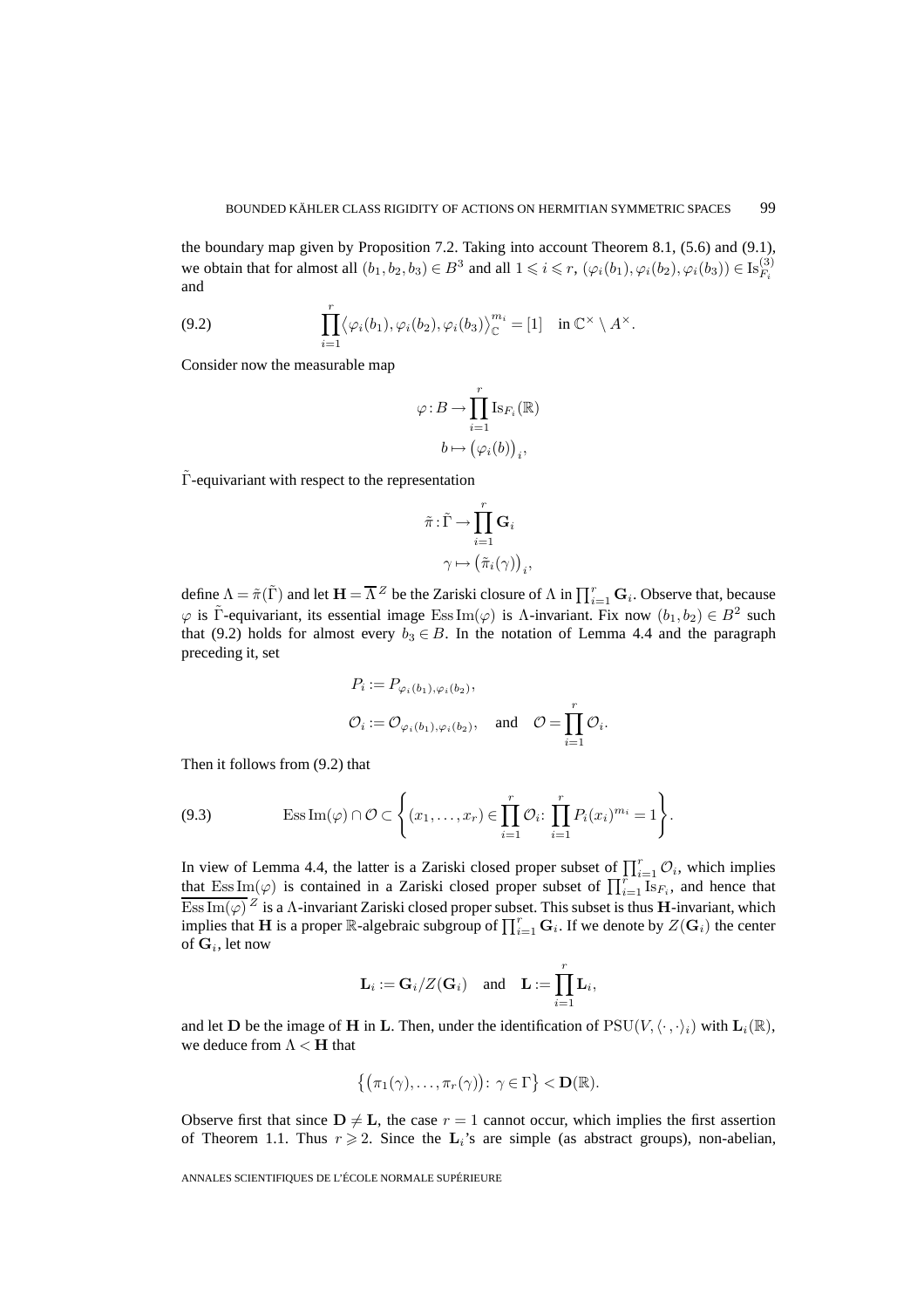$pr_i(D) = L_i$  and  $D \leq L$ , the subgroup D determines a partition  $I_1 \cup \cdots \cup I_\ell = \{1, \ldots, r\}$  with  $\ell < r$ , and, for every  $1 \leq k \leq \ell, i, j \in I_k$ , an isomorphism

$$
\pi_{ij}: \mathbf{L}_i \to \mathbf{L}_j,
$$

defined over  $\mathbb R$  such that

$$
\pi_j(\gamma) = \pi_{ij}\pi_i(\gamma), \quad \gamma \in \Gamma.
$$

Since  $\ell < r$ , we have that  $|I_k| \geq 2$  for some k and hence there is  $i \neq j$  such that  $(\pi_i, \mathcal{X}_i)$  and  $(\pi_i, \mathcal{X}_i)$  are equivalent, which proves Theorem 1.3.

Let  $r = 2$ ,  $m_1 = -m_2 = 1$ ,  $\langle \cdot, \cdot \rangle_1 = \langle \cdot, \cdot \rangle_2$  and  $T_{12} : \mathcal{X}_1 \to \mathcal{X}_2$  the isometry induced by  $\pi_{12}$ . Let  $\varepsilon = 1$  if  $T_{12}$  preserves the complex structure and  $\varepsilon = -1$  otherwise. Then we get

$$
\pi_2(\gamma) = \pi_{12}\pi_1(\gamma), \quad \gamma \in \Gamma,
$$

and hence  $(1 - \varepsilon)\pi_1^*(\kappa_1^{\rm b}) = 0$  which, in view of Theorem 1.1(i), implies that  $\varepsilon = 1$  and that  $T_{12}$ is holomorphic. This shows part (ii) of Theorem 1.1.  $\Box$ 

**PROPOSITION** 9.1. – Let  $c: I \to \mathcal{R}_{Zd}(\Gamma, G)$  be any continuous injective path from an *open interval*  $I \subset \mathbb{R}$  *and let*  $K : \mathcal{R}_{Zd}(\Gamma, G) \to \mathrm{H}^2_{\mathrm{b}}(\Gamma, \mathbb{R})$  *be the map defined in* (1.2) *by*  $K(\pi) = \pi^*(\kappa_G^b)$ . Then  $\{K(c(t)) : t \in I\} \subset H_b^2(\Gamma, \mathbb{R})$  contains an uncountable subset which is *independent over* R*.*

*Proof of Proposition 9.1 and Corollary 1.4.* – Let  $(\ell^{\infty}(\Gamma^{\bullet}), d_{\bullet})$  denote the standard (bounded) non-homogeneous complex, and  $(\ell^1(\Gamma^{\bullet}), \partial_{\bullet})$  the non-homogeneous complex of  $\ell^1$ -chains. In particular,

$$
\ell^{\infty}(\Gamma) \xrightarrow{d_1} \ell^{\infty}(\Gamma^2)
$$

is the adjoint of

$$
\ell^1(\Gamma^2) \xrightarrow{\partial_2} \ell^1(\Gamma),
$$

and, since  $H_b^2(\Gamma,\mathbb{R})$  is a Banach space,  $\text{Im } d_1 \subset \ell^{\infty}(\Gamma^2)$  is norm closed. Since  $d_1 = \partial_2^*$ ,  $\text{Im } d_1$ is thus weak-∗ closed and hence the weak-∗ topology on  $\ell^{\infty}(\Gamma^2)$  induces a locally convex Hausdorff topology on  $H^2_b(\Gamma,\mathbb{R})$  for which the map  $K: \mathcal{R}_{\mathrm{Zd}}(\Gamma,G) \to H^2_b(\Gamma,\mathbb{R})$  is easily seen to be continuous. In particular, any subspace of  $H_b^2(\Gamma,\mathbb{R})$  of finite dimension n is isomorphic to  $\mathbb{R}^n$ as a locally convex topological vector space, and hence is closed.

Let W be the vector subspace generated by  $\{K(c(t)): t \in I\}$  and assume that it has countable dimension. Let  $W = \bigcup_{n \geq 1} W_n$ , where  $\{W_n\}$  is a sequence of increasing finite dimensional subspaces. Then  $I = \bigcup_{n \geq 1} (Kc)^{-1}(W_n)$  and, since  $(Kc)^{-1}(W_n)$  is closed, there is  $n_0 \geq 1$  such that  $(Kc)^{-1}(W_{n_0})$  has non-void interior. Let  $d = \dim(W_{n_0})$ , so that we identify  $W_{n_0}$  with  $\mathbb{R}^d$ . Choose an open non-void interval  $J \subset (Kc)^{-1}(W_{n_0}) \subset \mathbb{R}$ .

Let  $\alpha \in \text{Aut}(G)$  be the exterior automorphism of order 2 which reverses the complex structure on the associated symmetric space. Then  $\alpha$  acts freely and properly on  $\mathcal{R}_{Zd}(\Gamma, G)$  thus, by shrinking J, we may assume that  $\alpha(c(J)) \cap c(J) = \emptyset$ . For any  $m \ge 1$ , let  $J^{(m)}$  be the set of  $m$ -tuples of distinct points on  $J$ , and consider the map

$$
T_m: J^{(m)} \to \mathbb{R}^d (\simeq W_{n_0})
$$

$$
(t_1, \dots, t_m) \mapsto \sum_{i=1}^m i K(c(t_i)).
$$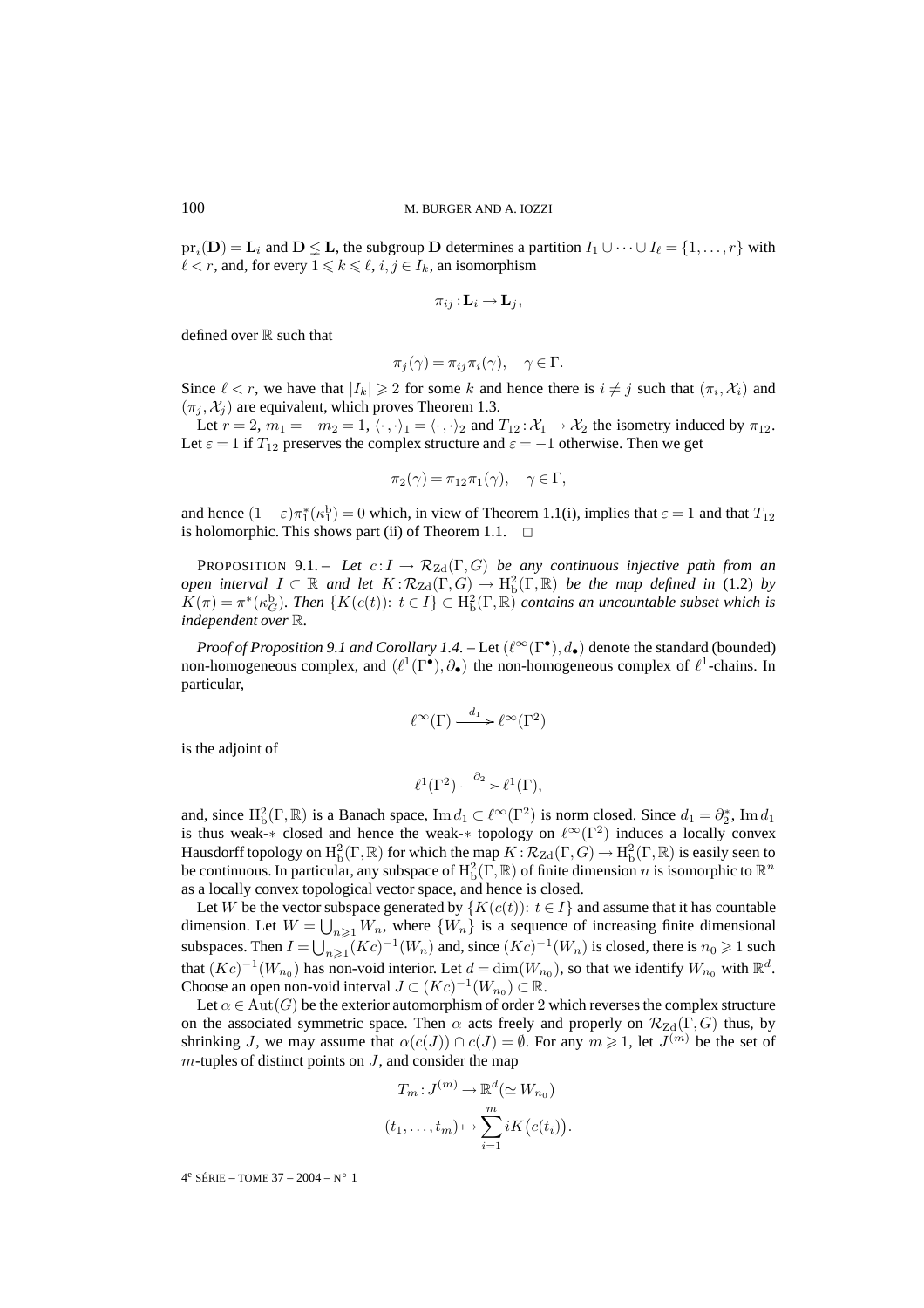We claim that  $T_m$  is injective. Indeed, assume that  $T_m(t) = T_m(s)$ , where  $t = (t_1, \ldots, t_m)$  and  $s = (s_1, \ldots, s_m)$ . Let  $\sigma \in S_m$  be a permutation such that  $t_1, \ldots, t_s, t_{s+1}, \ldots, t_m, s_{\sigma(s+1)}, \ldots$  $s_{\sigma(m)}$  are pairwise distinct and  $t_i = s_{\sigma(i)}$  for  $1 \leq i \leq s$ . Then  $T_m(t) = T_m(s)$  implies that

$$
\sum_{i=1}^{s} (i - \sigma(i)) K(c(t_i)) + \sum_{i=s+1}^{m} i K(c(t_i)) - \sum_{i=s+1}^{m} \sigma(i) K(c(s_{\sigma(i)})) = 0,
$$

which, in view of Theorem 1.3, forces  $s = m$  and  $i = \sigma(i)$ , that is  $t = s$ .

Thus, the fact that  $T_m: J^{(m)} \to \mathbb{R}^d$  is a continuous injective map from the m-dimensional manifold  $J^{(m)}$  into  $\mathbb{R}^d$ , forces  $m \leq d$ , which is a contradiction. Thus W has uncountable dimension, which proves Proposition 9.1.

For the proof of Corollary 1.4, observe that the set C of regular points of  $\mathcal{R}_{Zd}(\Gamma, G)$  is a manifold. Then, if  $H^2_b(\Gamma, G)$  is finite dimensional, Proposition 9.1 implies that there are no continuous injective paths into  $C$ , and hence each connected component of  $C$  is reduced to a point thus implying that  $\mathcal{R}_{\mathrm{Zd}}(\Gamma, G)$  is finite.  $\Box$ 

*Proof of Corollary 1.6. –* Observe that if  $\omega : \Gamma \to G$  is of type  $(p, q)$ , then, by Lemma 4.2,  $\kappa_G/4\pi \gcd(p,q)$  is in the image of  $\mathrm{H}^2(G,\mathbb{Z})$  under the map  $\mathrm{H}^2(G,\mathbb{Z}) \to \mathrm{H}^2(G,\mathbb{R})$ , and hence  $\omega^*(\kappa_G)/4\pi \gcd(p,q)$  is in the image of  $\mathrm{H}^2(\Gamma,\mathbb{Z}) \to \mathrm{H}^2(\Gamma,\mathbb{R})$ . Letting now  $\omega_i : \Gamma \to G_i$ ,  $1 \leq i \leq n$ , be inequivalent, Zariski dense representations, with  $\omega_i : \Gamma \to G_i$  of type  $(p_i, q_i)$ , and setting

$$
c_i := \frac{\omega_i^*(\kappa_{G_i})}{4\pi \gcd(p_i, q_i)},
$$

we deduce from Theorem 1.3 and the hypothesis that  $H_b^2(\Gamma,\mathbb{R})$  injects into  $H^2(\Gamma,\mathbb{R})$ , that the family

$$
\{4\pi \gcd(p_i, q_i)c_i\colon 1\leqslant i\leqslant n\}\subset\mathrm{H}^2(\Gamma,\mathbb{R})
$$

is linearly independent over  $Z$  and hence that the family

$$
\{c_i: 1 \leqslant i \leqslant n\} \subset \mathrm{H}^2(\Gamma, \mathbb{R})
$$

is linearly independent over  $\mathbb Z$  as well. Since we are dealing with ordinary cohomology and all the  $c_i$ 's are integral classes, we deduce that  $\{c_i: 1 \leq i \leq n\}$  is linearly independent over  $\mathbb{R}$ .  $\Box$ 

#### **Acknowledgements**

Most of the final work for this paper was done while the authors were participating in the Research in Pairs program at the Mathematisches Forschungsinstitut in Oberwolfach. We thank the MFO for their hospitality and the "Land Baden-Würtemberg" for their support of the Institute.

Our thanks also go to Indira Chatterji and to Nicolas Monod for stimulating discussions.

#### REFERENCES

- [1] A'CAMPO N., BURGER M., Réseaux arithmétiques et commensurateurs d'après G. A. Margulis, *Invent. Math.* **116** (1994) 1–25.
- [2] BENOIST Y., Actions propres sur les espaces homogènes réductifs, *Ann. of Math. (2)* **144** (1996) 315– 347.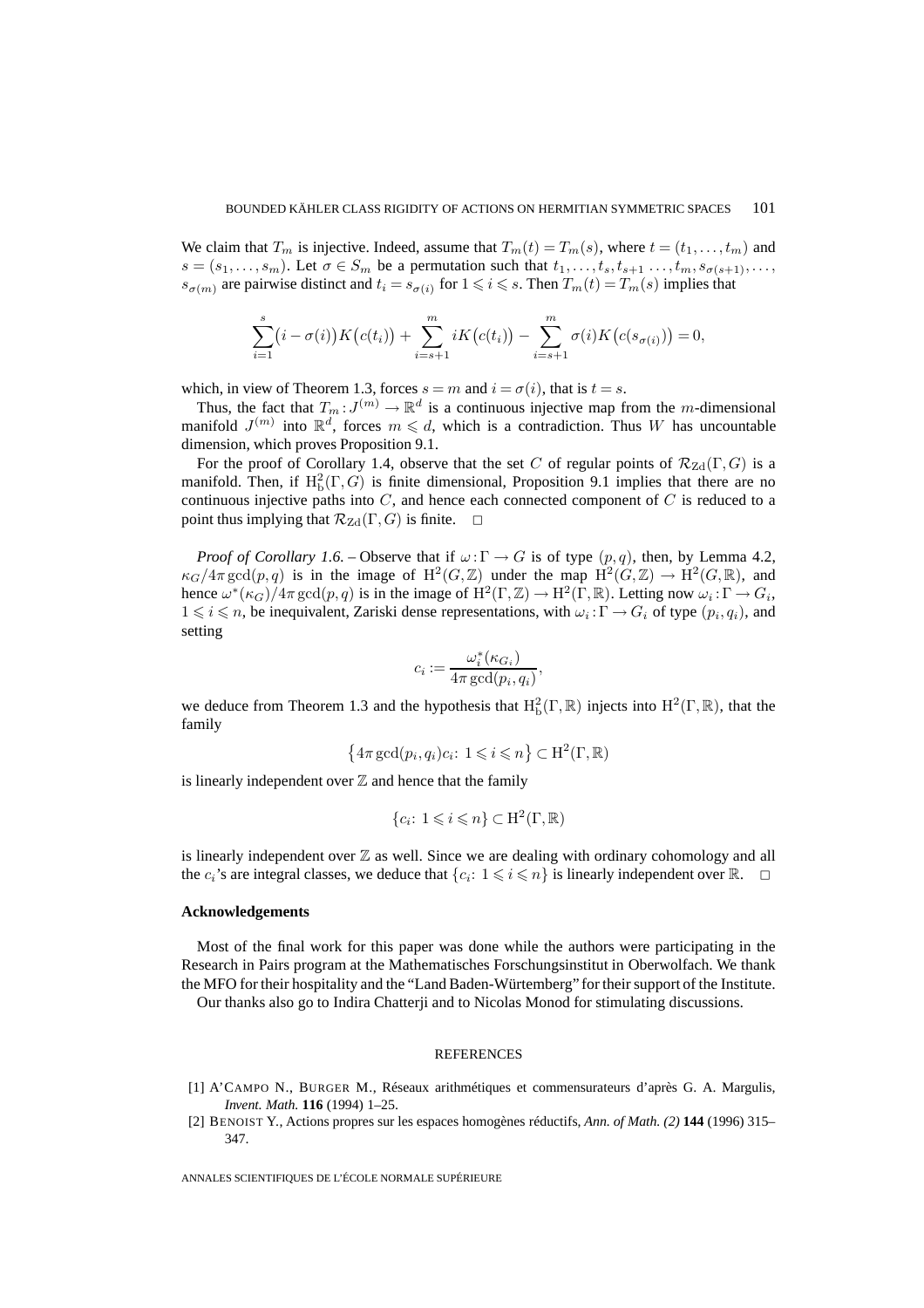- [3] BENOIST Y., LABOURIE F., Sur les difféomorphismes d'Anosov affines à feuilletages stable et instable différentiables, *Invent. Math.* **111** (1993) 285–308.
- [4] BRADLOW S.B., GARCIA-PRADA O., GOTHEN P.B., Surface group representations in  $PU(p, q)$  and Higgs bundles, http://arxiv.org/abs/math.AG/0211431, 2002.
- [5] BROOKS R., Some remarks on bounded cohomology, in: *Riemann Surfaces and Related Topics: Proceedings of the 1978 Stony Brook Conference (State Univ. New York, Stony Brook, NY, 1978) (Princeton, NJ)*, in: Ann. of Math. Stud., vol. **97**, Princeton Univ. Press, 1981, pp. 53–63.
- [6] BURGER M., IOZZI A., Boundary maps in bounded cohomology, *Geom. Funct. Anal.* **12** (2002) 281– 292.
- [7] BURGER M., IOZZI A., WIENHARD A., Surface group representations with maximal Toledo invariant, *C. R. Acad. Sci. Paris Sér. I* **336** (2003) 387–390.
- [8] BURGER M., MONOD N., Continuous bounded cohomology and applications, unpublished.
- [9] BURGER M., MONOD N., Continuous bounded cohomology and applications to rigidity theory, *Geom. Funct. Anal.* **12** (2002) 219–280.
- [10] CLERC J.L., ØRSTED B., The Gromov norm of the Käehler class and the Maslov index, preprint, June 2002.
- [11] DOMIC A., TOLEDO D., The Gromov norm of the Käehler class of symmetric domains, *Math. Ann.* **276** (3) (1987) 425–432.
- [12] DUPONT J.L., Bounds for Characteristic Numbers of Flat Bundles, in: *Algebraic topology, Aarhus 1978*, in: Lecture Notes in Mathematics, vol. **763**, Springer-Verlag, 1979.
- [13] DUPONT J.L., GUICHARDET A., À propos de l'article: "Sur la cohomologie réelle des groupes de Lie simples réels", *Ann. Sci. École Norm. Sup. (4)* **11** (2) (1978) 277–292 par A. Guichardet et D. Wigner, *Ann. Sci. École Norm. Sup. (4)* **11** (2) (1978) 293–295.
- [14] GHYS É., Groupes d'homéomorphismes du cercle et cohomologie bornée, in: *The Lefschetz Centennial Conference, Part III (Mexico City 1984)*, in: Contemp. Math., vol. **58**, American Mathematical Society, RI, 1987, pp. 81–106.
- [15] GHYS É., Le cercle à l'infini des surfaces à courbure négative, in: *Proceedings of the International Congress of Mathematicians, vols. I, II (Kyoto, 1990) (Tokyo)*, Math. Soc. Japan, 1991, pp. 501–509.
- [16] GOLDMAN W.M., *Complex Hyperbolic Geometry*, in: Oxford Mathematical Monographs, The Clarendon Press Oxford University Press, New York, 1999, Oxford Science Publications.
- [17] GOLDMAN W.M., Topological components of spaces of representations, *Invent. Math.* **93** (3) (1988) 557–607.
- [18] GRIGORCHUK R.I., Some results on bounded cohomology, in: *Combinatorial and Geometric Group Theory (Edinburgh, 1993)*, in: London Math. Soc. Lecture Note Ser., vol. **204**, Cambridge Univ. Press, Cambridge, 1995, pp. 111–163.
- [19] GUICHARDET A., WIGNER D., Sur la cohomologie réelle des groupes de Lie simples réels, *Ann. Sci. École Norm. Sup. (4)* **11** (2) (1978) 277–292.
- [20] GUSEVSKII N., PARKER J.R., Representations of free Fuchsian groups in complex hyperbolic space, *Topology* **39** (2000) 33–60.
- [21] HERNÀNDEZ LAMONEDA L., Maximal representations of surface groups in bounded symmetric domains, *Trans. Amer. Math. Soc.* **324** (1991) 405–420.
- [22] IOZZI A., Bounded cohomology, boundary maps, and representations into  $Homeo+(S^1)$  and SU(1, n), in: *Rigidity in Dynamics and Geometry, Cambridge, UK, 2000*, Springer-Verlag, 2002, pp. 237–260.
- [23] KAIMANOVICH V.A., The Poisson boundary of an amenable extension, *Monatsh. Math.* **136** (1) (2002) 9–15.
- [24] MARGULIS G.A., *Discrete Subgroups of Semisimple Lie Groups*, Springer-Verlag, New York, 1991.
- [25] MATSUMOTO S., Some remarks on foliated  $S^1$  bundles, *Invent. Math.* **90** (1987) 343–358.
- [26] MITSUMATSU Y., Bounded cohomology and l <sup>1</sup>-homology of surfaces, *Topology* **23** (4) (1984) 465– 471.
- [27] MONOD N., *Continuous Bounded Cohomology of Locally Compact Groups*, in: Lecture Notes in Math., vol. **1758**, Springer-Verlag, 2001.
- [28] MONOD N., SHALOM Y., Rigidity of orbit equivalence and bounded cohomology, Ann. Math., in press.